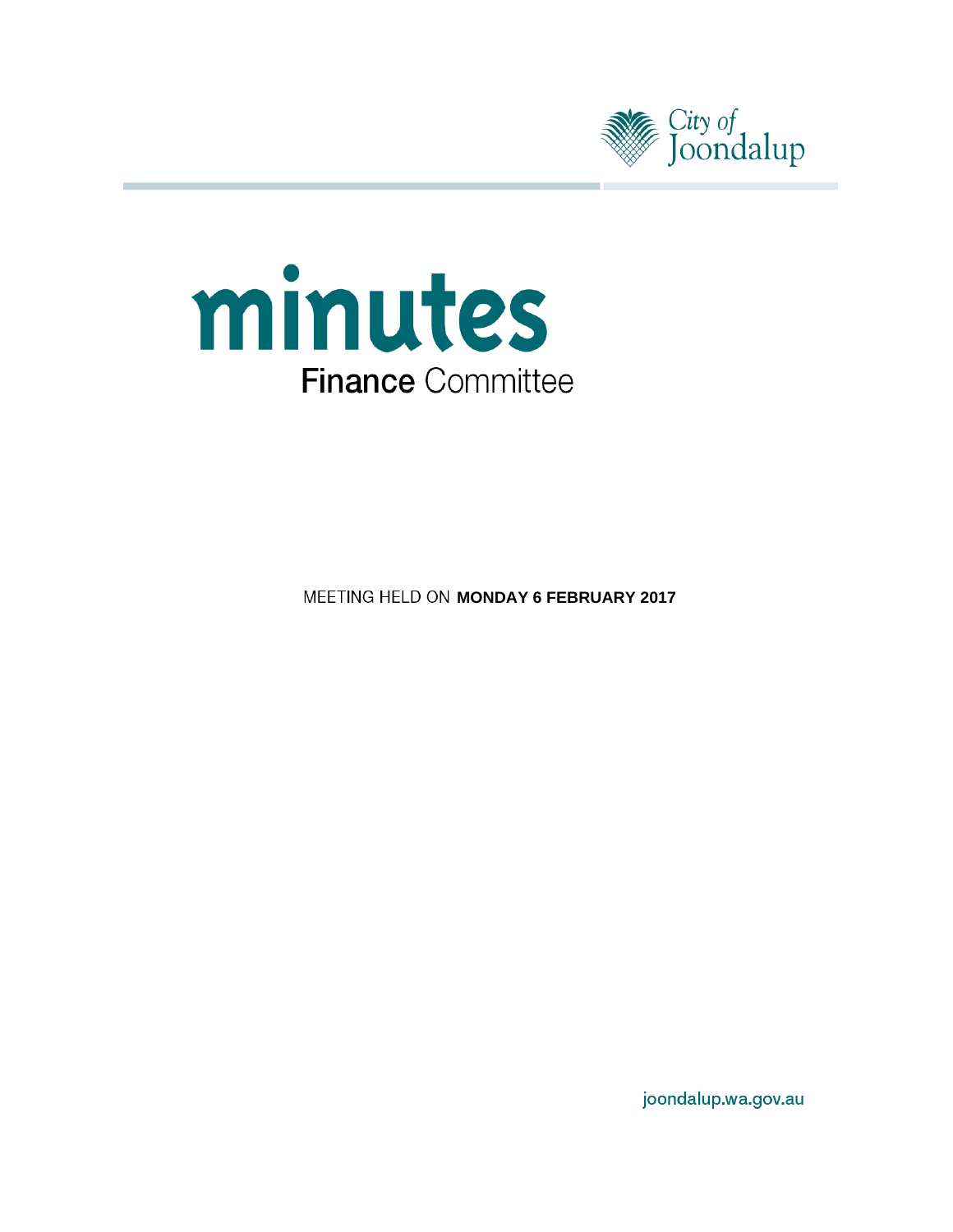# **TABLE OF CONTENTS**

| Item No.       | <b>Title</b>                                                                                               | Page No. |
|----------------|------------------------------------------------------------------------------------------------------------|----------|
|                | <b>Declaration of Opening</b>                                                                              | 3        |
|                | <b>Declarations of Interest</b>                                                                            | 3        |
|                | Apologies/Leave of absence                                                                                 | 4        |
|                | <b>Confirmation of Minutes</b>                                                                             | 4        |
|                | Announcements by the Presiding Member without discussion                                                   | 4        |
|                | Identification of matters for which the meeting may be closed to<br>the public                             | 4        |
|                | <b>Petitions and deputations</b>                                                                           | 4        |
|                | <b>Reports</b>                                                                                             | 5        |
| 1              | Setting of Meeting Dates - Finance Committee                                                               | 5        |
| $\overline{2}$ | 20 Year Strategic Financial Plan 2016-17 to 2035-36 Review of<br>Major Projects and General Rates Increase | 8        |
| 3              | <b>Income Producing Assets</b>                                                                             | 15       |
| 4              | Impact of 20 Year Strategic Financial Plan of Reports to Council -<br>October 2016 to December 2016        | 19       |
| 5              | Update on the 2016-17 Capital Works Program                                                                | 23       |
| 6              | <b>Bi-Monthly Capital Works Project Reports</b>                                                            | 26       |
| $\overline{7}$ | Status Report on City Freehold Properties Proposed for Disposal<br>and a Proposed Crown Land Acquisition   | 29       |
|                | <b>Urgent Business</b>                                                                                     | 37       |
|                | Motions of which previous notice has been given                                                            | 37       |
|                | <b>Requests for Reports for future consideration</b>                                                       | 37       |
|                | <b>Closure</b>                                                                                             | 37       |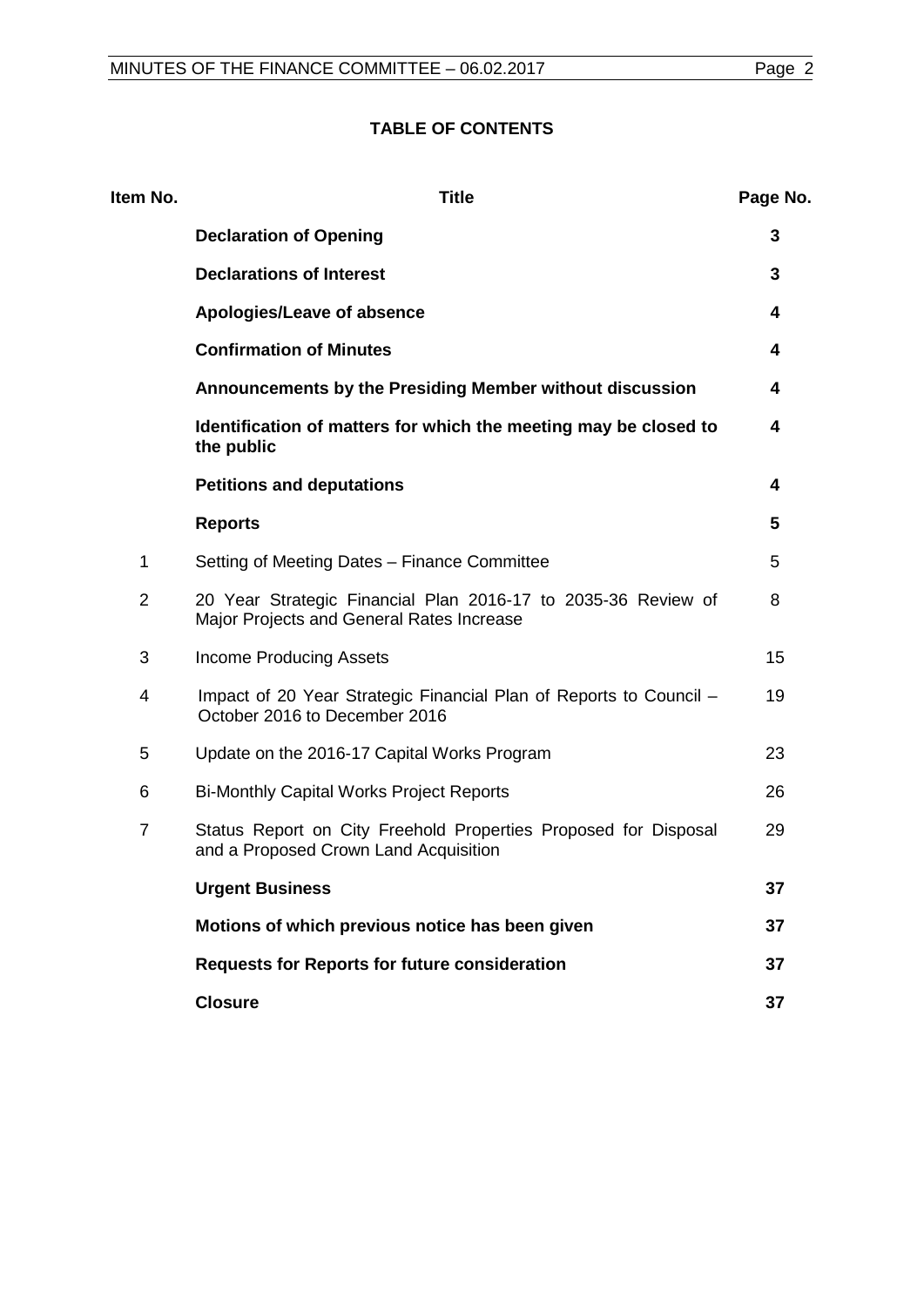# **CITY OF JOONDALUP**

# **MINUTES OF THE FINANCE COMMITTEE MEETING HELD IN CONFERENCE ROOM 2, JOONDALUP CIVIC CENTRE, BOAS AVENUE, JOONDALUP ON 6 FEBRUARY 2017.**

# **ATTENDANCE**

#### **Committee Members**

| Cr Tom McLean, JP<br><b>Mayor Troy Pickard</b><br>Cr Philippa Taylor<br>Cr Russell Poliwka<br>Cr Mike Norman<br>Cr John Logan<br>Cr Sophie Dwyer | <b>Presiding Member</b><br><b>Deputy Presiding Member</b>                       | from 5.45pm<br>from $5.47$ pm<br>from 5.45pm                 |  |
|--------------------------------------------------------------------------------------------------------------------------------------------------|---------------------------------------------------------------------------------|--------------------------------------------------------------|--|
| <b>Officers</b>                                                                                                                                  |                                                                                 |                                                              |  |
| Mr Garry Hunt                                                                                                                                    | <b>Chief Executive Officer</b>                                                  | absent from 5.45pm to 5.46pm<br>absent from 5.50pm to 5.51pm |  |
| Mr Mike Tidy                                                                                                                                     | <b>Director Corporate Services</b>                                              |                                                              |  |
| Mr Nico Claassen<br>Mr Blignault Olivier                                                                                                         | Director Infrastructure Services<br><b>Manager City Projects</b>                | from $5.51$ pm                                               |  |
| Mr Brad Sillence                                                                                                                                 | <b>Manager Governance</b>                                                       | absent from 5.49pm to 5.52pm                                 |  |
| Mr Alan Ellingham<br>Mr John Byrne<br>Mrs Deborah Gouges                                                                                         | <b>Senior Financial Analyst</b><br>Governance Coordinator<br>Governance Officer | to $6.41pm$                                                  |  |

# <span id="page-2-0"></span>**DECLARATION OF OPENING**

The Presiding Member declared the meeting open at 5.45pm.

*The Chief Executive Officer left the Room at 5.45pm.*

*Mayor Pickard and Cr Poliwka entered the Room at 5.45pm.*

# <span id="page-2-1"></span>**DECLARATIONS OF INTEREST**

<span id="page-2-2"></span>Nil.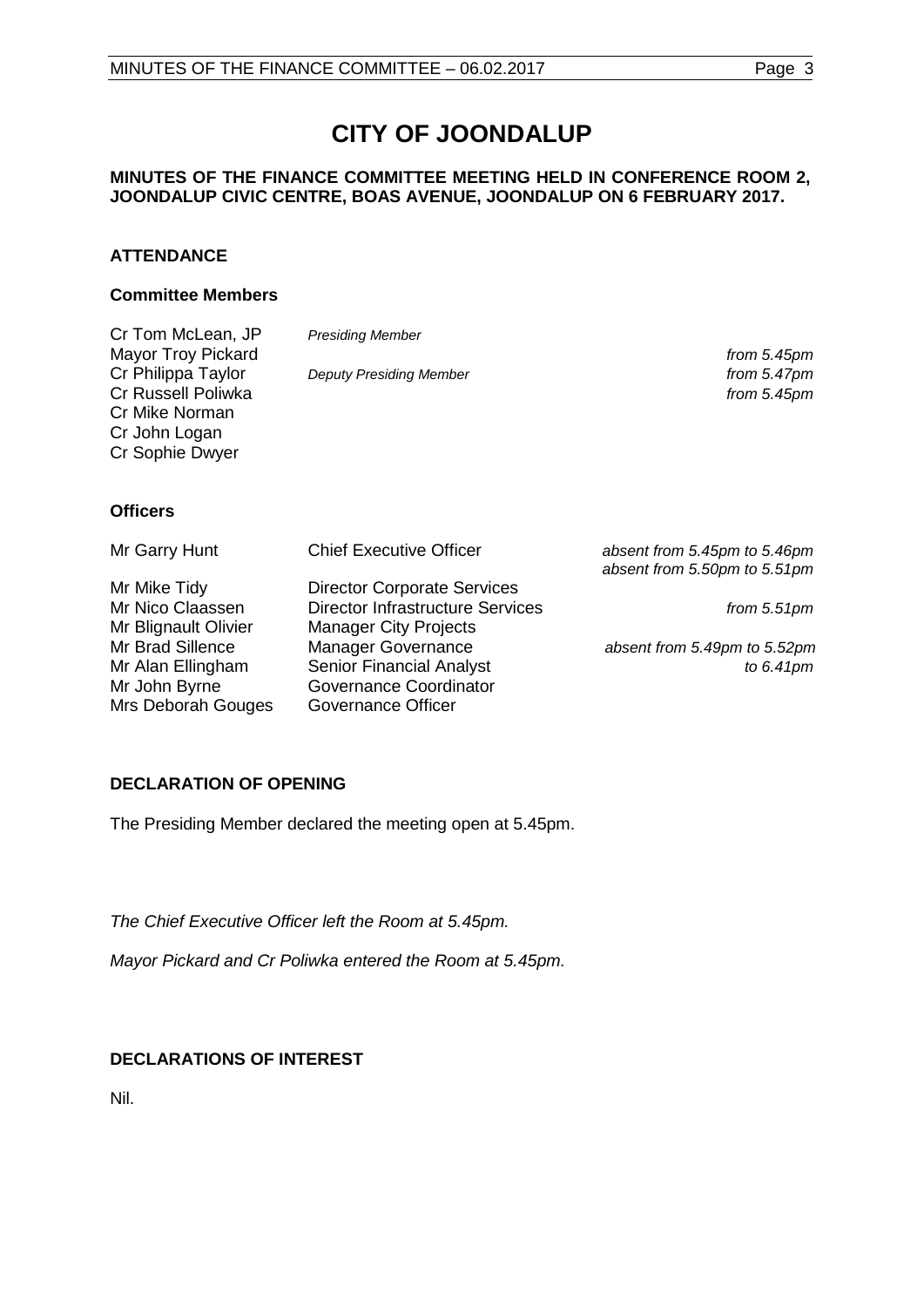# **APOLOGIES/LEAVE OF ABSENCE**

#### **Leave of Absence previously approved**

<span id="page-3-0"></span>

| 21 February to 24 February 2017 inclusive; |
|--------------------------------------------|
| 21 February to 24 February 2017 inclusive; |
| 1 March to 4 March 2017 inclusive;         |
| 2 March to 11 March 2017 inclusive;        |
| 2 March to 16 March 2017 inclusive;        |
| 27 March to 31 March 2017 inclusive;       |
| 2 April to 7 April 2017 inclusive;         |
| 4 May to 13 May 2017 inclusive.            |
|                                            |

#### **CONFIRMATION OF MINUTES**

#### MINUTES OF THE FINANCE COMMITTEE HELD ON 7 DECEMBER 2016

**MOVED Cr Dwyer SECONDED Cr Norman that the minutes of the meeting of the Finance Committee held on 7 December 2016 be confirmed as a true and correct record.**

#### **The Motion was Put and CARRIED (6/0)**

**In favour of the Motion:** Cr McLean, Mayor Pickard, Crs Dwyer, Logan, Norman and Poliwka.

# <span id="page-3-1"></span>**ANNOUNCEMENTS BY THE PRESIDING MEMBER WITHOUT DISCUSSION**

Nil.

# <span id="page-3-2"></span>**IDENTIFICATION OF MATTERS FOR WHICH THE MEETING MAY BE CLOSED TO THE PUBLIC**

In accordance with Clause 5.2 of the City's *Meeting Procedures Local Law 2013*, this meeting was not open to the public.

# <span id="page-3-3"></span>**PETITIONS AND DEPUTATIONS**

Nil.

*The Chief Executive Officer entered the Room at 5.46pm.*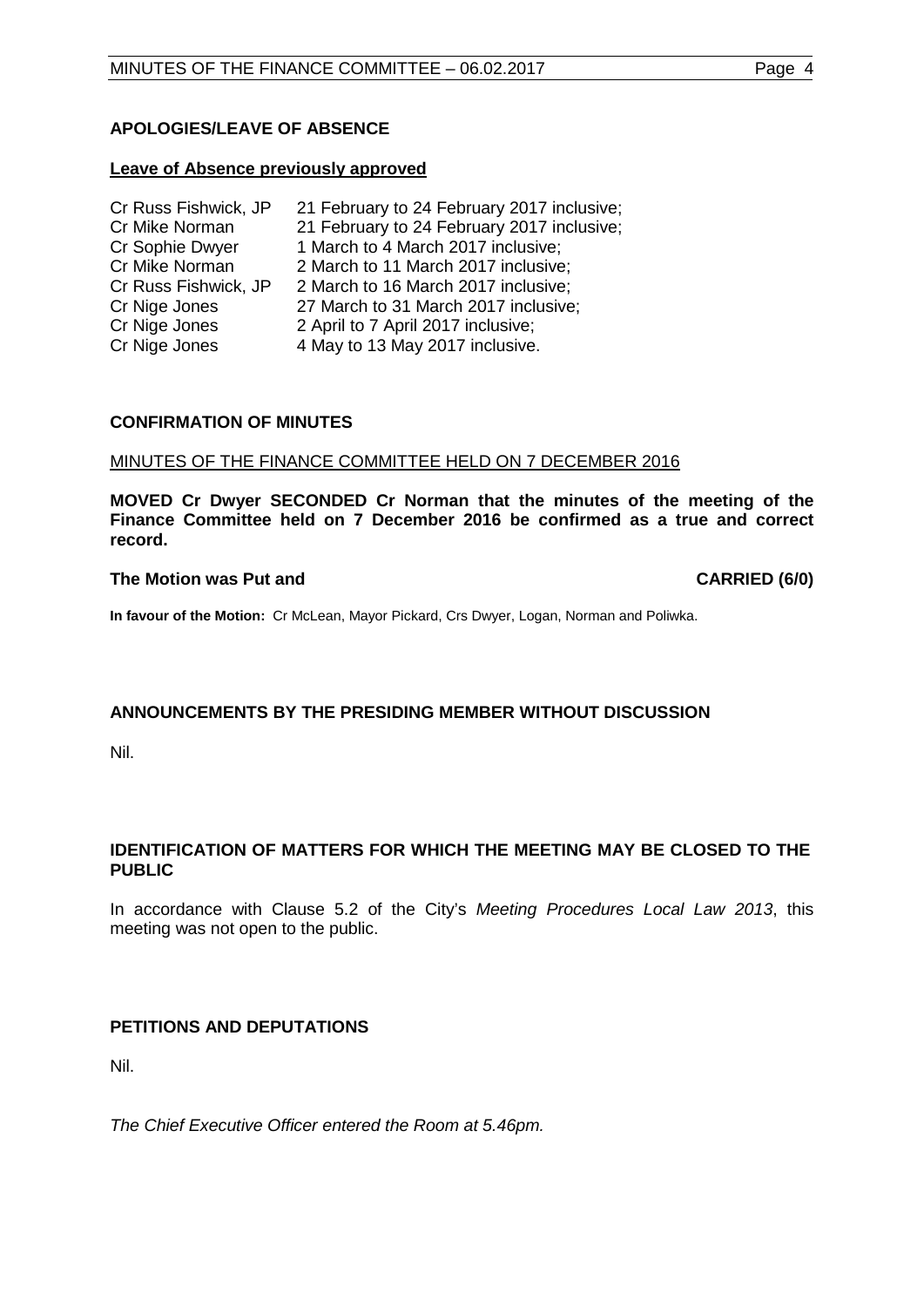# <span id="page-4-0"></span>**ITEM 1 SETTING OF MEETING DATES - FINANCE COMMITTEE**

| <b>WARD</b>                           | All                                                                                                                                                                                              |
|---------------------------------------|--------------------------------------------------------------------------------------------------------------------------------------------------------------------------------------------------|
| <b>RESPONSIBLE</b><br><b>DIRECTOR</b> | Mr Jamie Parry<br>Governance and Strategy                                                                                                                                                        |
| <b>FILE NUMBER</b>                    | 02153, 105564, 101515                                                                                                                                                                            |
| <b>ATTACHMENTS</b>                    | Nil                                                                                                                                                                                              |
| <b>AUTHORITY / DISCRETION</b>         | Executive - The substantial direction setting and oversight<br>role of Council, such as adopting plans and reports,<br>accepting tenders, directing operations, setting and<br>amending budgets. |

# **PURPOSE**

For the Finance Committee to consider the proposed schedule of committee meeting dates for 2017.

# **EXECUTIVE SUMMARY**

In order to assist with forward planning for all Elected Members, management and staff, a schedule of meeting dates has been prepared for the Finance Committee, ensuring synergy between meeting dates and the flow of information and decision-making.

It is recommended the Finance Committee adopts the meeting dates and times for the Finance Committee of the City of Joondalup to be held at the Joondalup Civic Centre, Boas Avenue, Joondalup.

# **BACKGROUND**

The Finance Committee was established at the Special Council meeting held on 3 November 2015 (JSC02-11/15 refers). The role of the Finance Committee is to:

- oversee the progress of the City's annual capital works program and review of the City's *Five Year Capital Works Program*
- make recommendations to Council on modifications of capital works projects outside those projects of the Major Projects Committee
- make recommendations to Council on the services to be provided by the City and the standards of service delivery being cognisant of industry best practice
- oversee the City's financial management activities, funding proposals and long term strategic financial planning
- make recommendations to Council on reviews and impacts on the City's *20 Year Strategic Financial Plan.*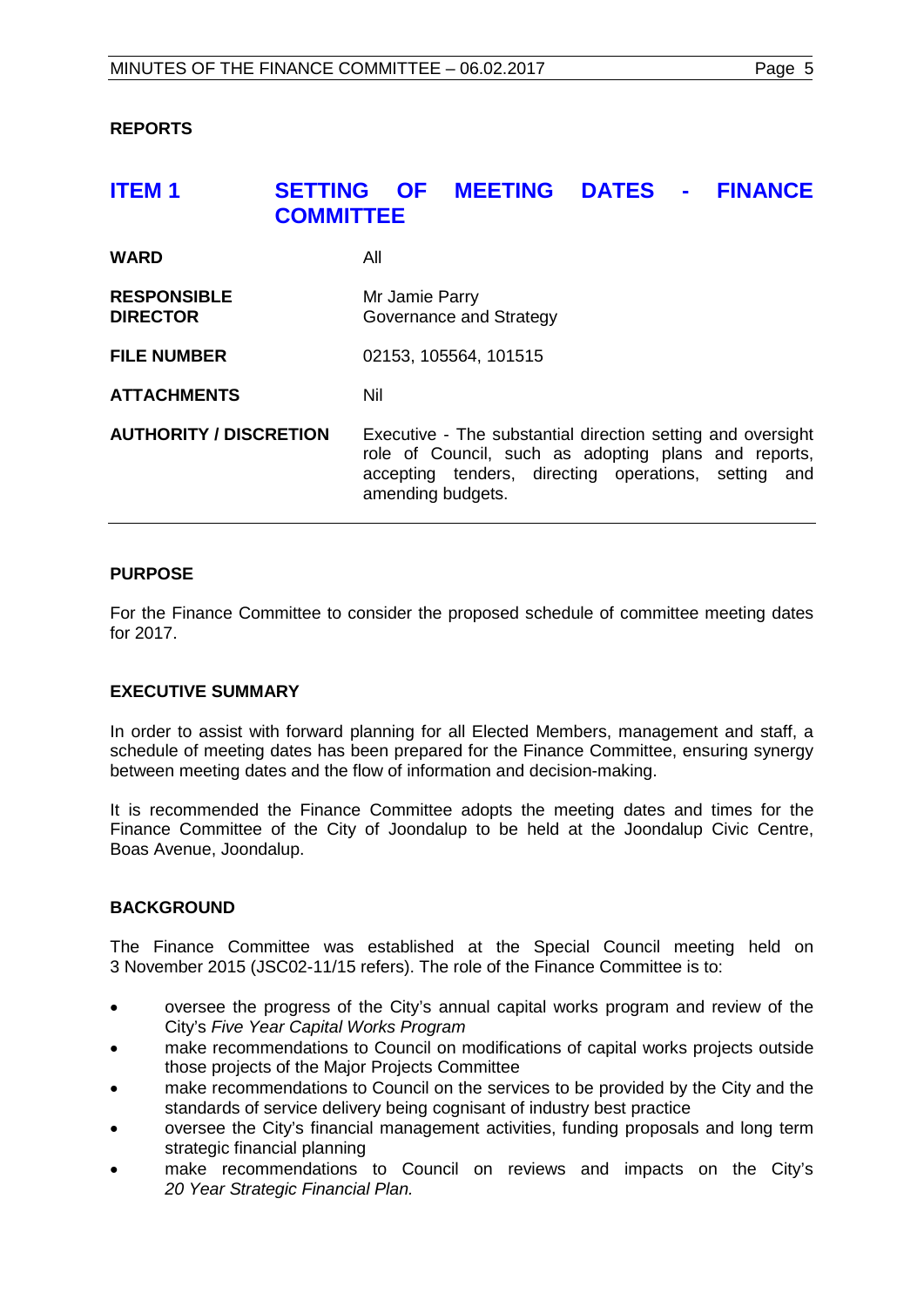The proposed 2017 schedule of Council meeting dates is based on the format used in recent years. That is, a monthly meeting format with Strategy Sessions held on the first Tuesday of each month, Briefing Sessions held on the second Tuesday and Council meetings on the third Tuesday.

This enables committee meetings to be scheduled on the Monday, Tuesday or Wednesday of weeks one, two and three so as to minimise potential conflicts with other Council activities and provide a 'meeting-free' week in the fourth week of each month.

It is preferable to hold committee meetings in the first week of the month, thereby enabling committee recommendations to be listed in the Briefing Session agenda and subsequently the Council meeting agenda, however this may not always be possible due to other scheduled meetings.

# **DETAILS**

The Finance Committee was established to oversee and make recommendations to Council on the City's financial management activities, funding proposals and long term strategic financial planning.

To ensure regular consideration and monitoring of these matters it is suggested the Finance Committee meets bi-monthly on the proposed meeting day / date / times as follows:

- Tuesday 4 April 2017, commencing at 5.45pm.
- Monday 12 June 2017, commencing at 5.45pm.
- Monday 7 August 2017, commencing at 7.00pm.
- Monday 2 October 2017, commencing at 5.45pm.

Dates for committee meetings have not been set beyond 2 October 2017 in view of the fact that the local government elections will be held on 21 October 2017. At that time all committees will disband and be re-established, if appropriate, following the holding of the elections.

# **Issues and options considered**

The Finance Committee can either:

- adopt the meeting dates as proposed in this report
	-

or

amend the meeting dates.

# **Legislation / Strategic Community Plan / policy implications**

| Legislation | Local Government Act 1995.                           |
|-------------|------------------------------------------------------|
|             | Local Government (Administration) Regulations 1996.  |
|             | City of Joondalup Meeting Procedures Local Law 2013. |

# **Strategic Community Plan**

| <b>Key theme</b> | Governance and Leadership. |
|------------------|----------------------------|
|------------------|----------------------------|

- **Objective** Corporate capacity.
- **Strategic initiative** Not applicable.
- **Policy** Not applicable.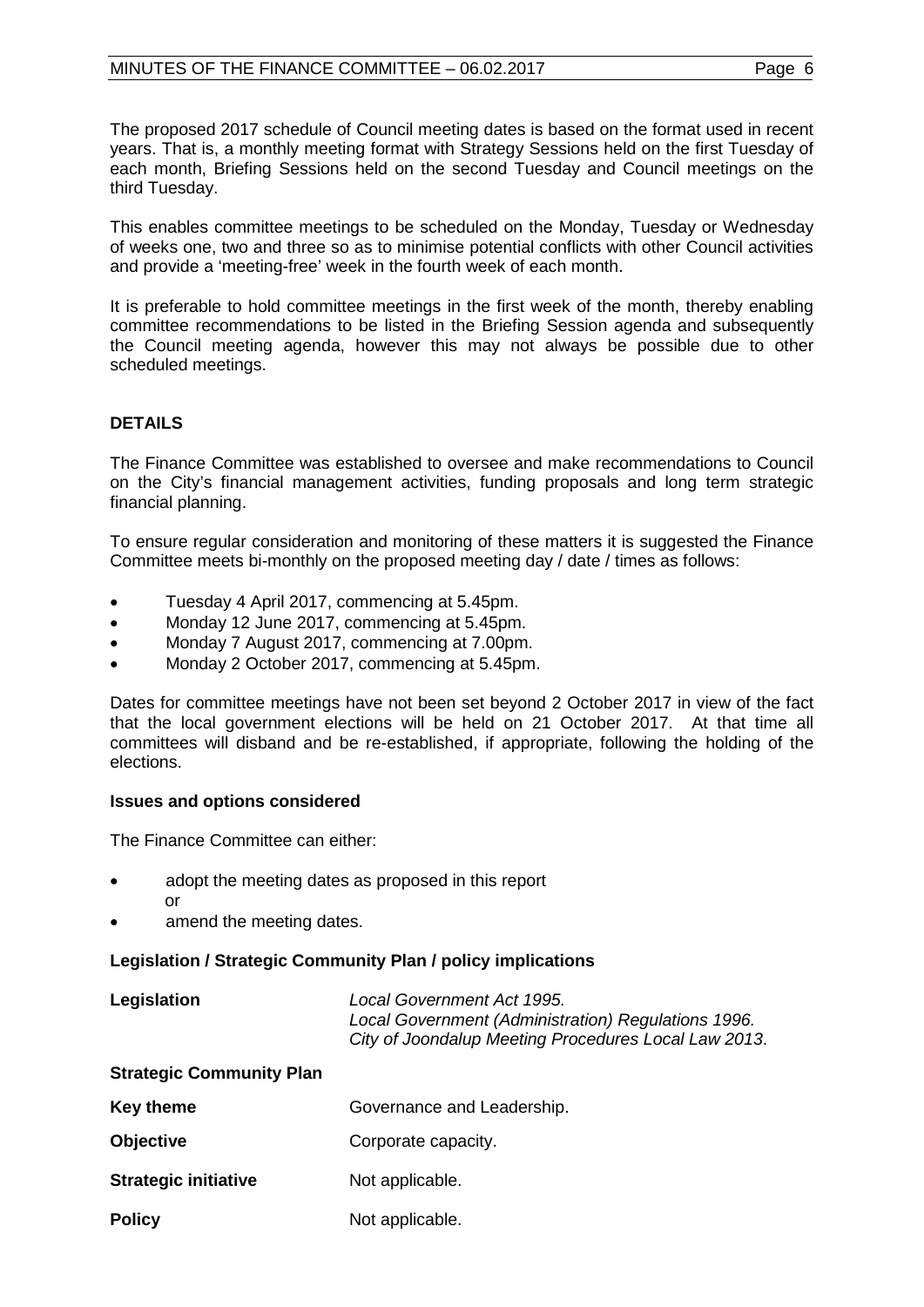# **Risk management considerations**

Should forward planning of committee meetings not be identified, then there is a risk for meetings to be held on an ad-hoc basis; lacking coordination with other key meetings and corporate planning processes.

#### **Financial / budget implications**

Not applicable.

#### **Regional significance**

Not applicable.

#### **Sustainability implications**

Not applicable.

#### **Consultation**

Not applicable.

# **COMMENT**

The proposed dates ensure a bi-monthly meeting frequency while being cognisant of the broader Council monthly meeting cycle and other committee meeting dates.

# **VOTING REQUIREMENTS**

Simple Majority.

*Cr Taylor entered the Room at 5.47pm.* 

**MOVED Mayor Pickard, SECONDED Cr Norman that the Finance Committee ADOPTS the following meeting dates and times for the Finance Committee of the City of Joondalup to be held at the Joondalup Civic Centre, Boas Avenue, Joondalup:**

**Tuesday 4 April 2017, commencing at 5.45pm.**

**Monday 12 June 2017, commencing at 5.45pm.**

**Monday 7 August 2017, commencing at 7.00pm.**

**Monday 2 October 2017, commencing at 5.45pm.**

#### **The Motion was Put and CARRIED (7/0)**

**In favour of the Motion:** Cr McLean, Mayor Pickard, Crs Dwyer, Logan, Norman, Poliwka and Taylor.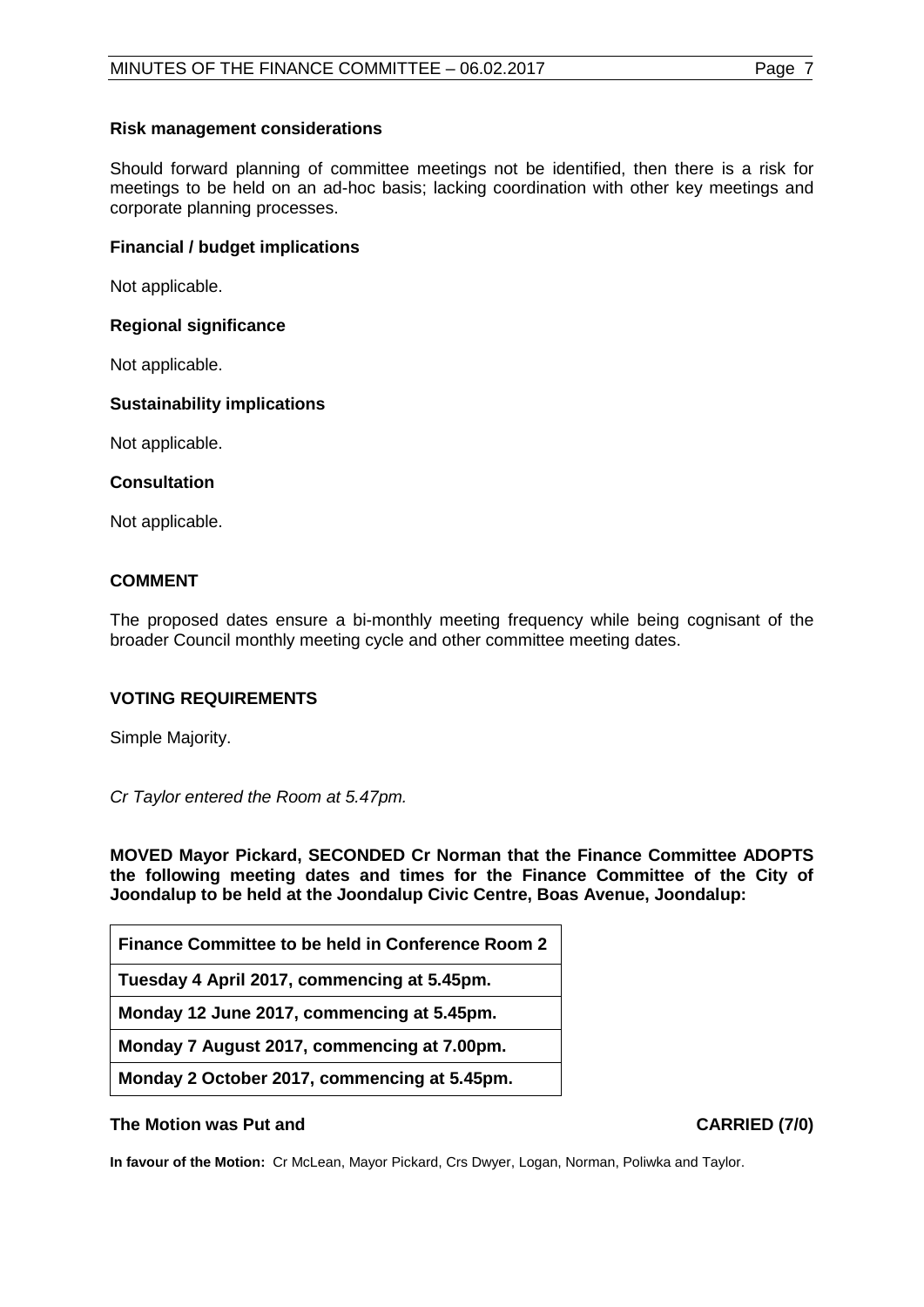# <span id="page-7-0"></span>**ITEM 2 20 YEAR STRATEGIC FINANCIAL PLAN 2016-17 TO 2035-36 REVIEW OF MAJOR PROJECTS AND GENERAL RATES INCREASE**

| <b>WARD</b>                           | All                                                                                                                                                                                              |  |  |
|---------------------------------------|--------------------------------------------------------------------------------------------------------------------------------------------------------------------------------------------------|--|--|
| <b>RESPONSIBLE</b><br><b>DIRECTOR</b> | Mr Mike Tidy<br><b>Corporate Services</b>                                                                                                                                                        |  |  |
| <b>FILE NUMBER</b>                    | 106126, 101515                                                                                                                                                                                   |  |  |
| <b>ATTACHMENTS</b>                    | Attachment 1<br>Major Projects Capital Expenditure by<br>Year                                                                                                                                    |  |  |
| <b>AUTHORITY / DISCRETION</b>         | Executive – The substantial direction setting and oversight<br>role of Council, such as adopting plans and reports,<br>accepting tenders, directing operations, setting and<br>amending budgets. |  |  |

# **PURPOSE**

For the Finance Committee (the Committee) to review the major projects and working assumptions for increase in general rates included within the forthcoming update of the *20 Year Strategic Financial Plan* (20 Year SFP).

#### **EXECUTIVE SUMMARY**

The *20 Year Strategic Financial Plan 2015-16 to 2034-35* was adopted by Council at its meeting held on 28 June 2016 (CJ103-06/16 refers). The City is required to update the 20 Year SFP annually. This report is the beginning of the process for the 2017 update. It is proposed that the 20 Year SFP be reviewed at the fifth Budget Workshop in 2017 and with the Finance Committee in June 2017, prior to its consideration by Council.

This report provides the committee with an early opportunity to review the major projects that are included in the forthcoming update of the *20 Year Strategic Financial Plan 2016-17 to 2035-36* for feedback into the review process*.* Additionally, the committee is requested to review the working assumptions for general rates increases 2017-18 to 2020-21.

*It is therefore recommended that the Finance Committee ENDORSES the:*

- *1 major projects listed in Attachment 1 to this Report for review within the 2017 update of the 20 Year Strategic Financial Plan;*
- *2 working assumption for general rates increase of 3.4% from 2017-18 to 2020-21 and 4.4% for 2019-20.*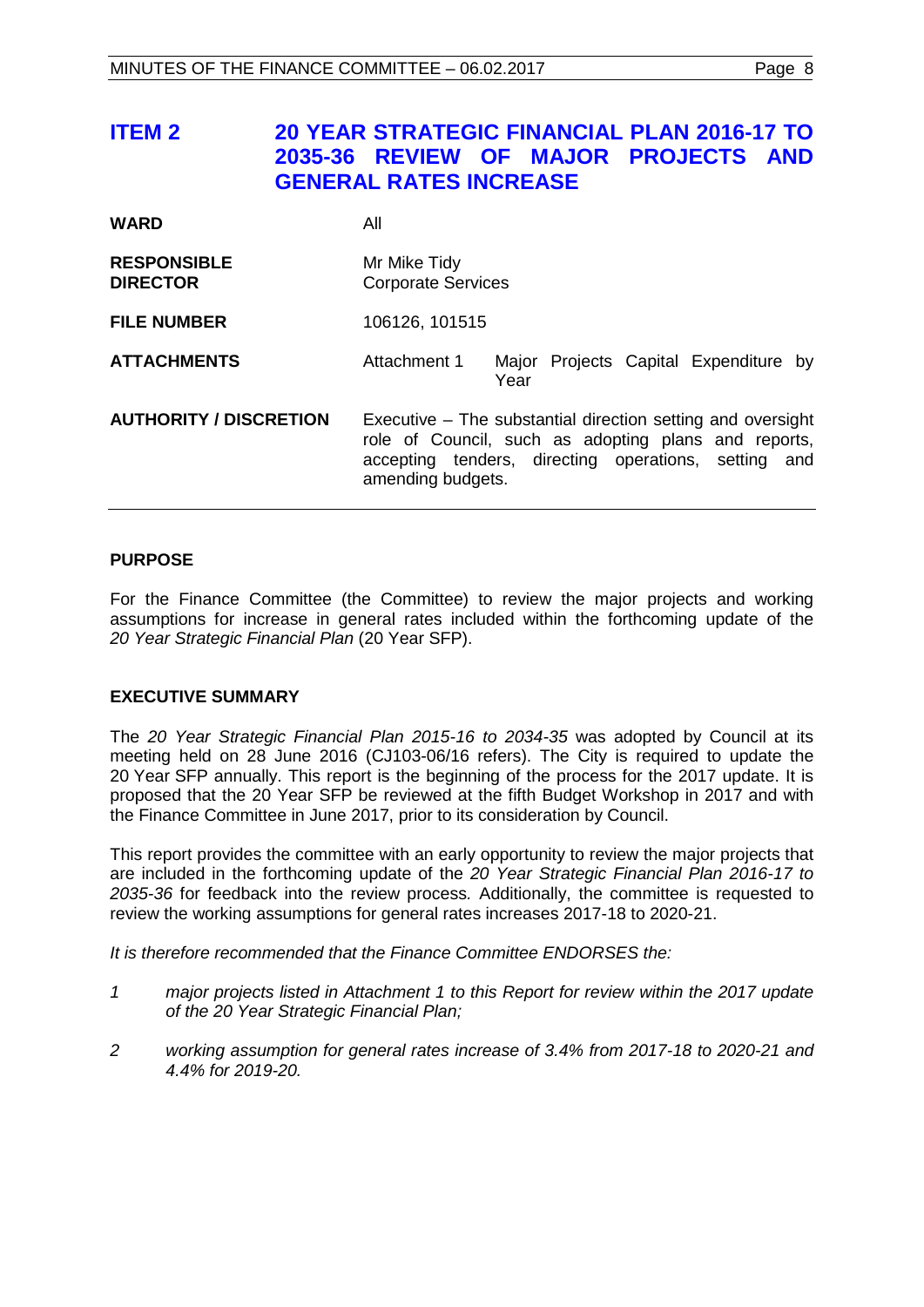# **BACKGROUND**

The *20 Year Strategic Financial Plan 2015-16 to 2034-35* was adopted by Council at its meeting held on 28 June 2016 (CJ103-06/16 refers). The 20 Year SFP is updated annually and completed at the same time as the annual budget review, between February and June of each year. It is vital to build into the process an opportunity to review the scheduling / priority of major projects, which this report addresses. It is also important for the SFP to have reasonable working assumptions for increases in income and expenditure so that the plan can be stress-tested before it is presented for review and adoption in June.

The Finance Committee is therefore invited to review the working assumptions for major projects within the SFP and to consider the working assumptions for rates increases.

# **DETAILS**

#### Scheduling for Major Projects (Attachment 1)

As part of the annual update of the draft *Capital Works Program*, the City has reviewed the capacity and scheduling of major projects. Attachment 1 provides details of the review.

Attachment 1 provides the details of the timing of major projects by year. Three tables are shown, the first table lists the expenditure and timings as included within the adopted 20 Year SFP, the second table is the proposed timings based on internal reviews and the third table shows the difference between the adopted plan and the proposed timing.

There are two new projects added to the schedule, highlighted in red, these are:

- Beldon Park Development as per the outcome from the review of Warrandyte Park by Council at its meeting held on 13 December 2016 (CJ236-12/16 refers), a new project is added. No values are yet available for this. This will be updated after the report to Council in March 2017. The City may propose that other projects are deferred or reduced in scope to afford the cost of this new project, but this has not yet been evaluated.
- Percy Doyle Phase 2 added to 2035-36. This is not a new project, but is added to the schedule because this is now year 20 of the plan. During the update of the SFP in 2014, the *Percy Doyle Master Plan* project was split into two stages. Firstly, the leisure and library centres were to be the first priority and included in 2030-31, and secondly the remaining development was to be five years later. The remaining development relates to the retail / commercial component, multi-sport precinct and the soccer stadium. The values included for both Phase 1 and Phase 2 relate to a feasibility study that the City completed in 2014. The inclusion of the *Percy Doyle Master Plan* within the SFP does not mean that the City has agreed to these projects, but just includes these projects as potential costs.

The items highlighted in yellow are the proposed changes to the capital expenditure for major projects, these are:

- Penistone Park overall project costs are not proposed to change. The reduction in expenditure in 2017-18 relates to increased expenditure proposed for 2016-17.
- Joondalup Library major refurbishment. The adopted SFP had proposed expenditure of \$1,250,000 within 2017-18 and 2018-19, although these amounts were indicative high level estimates only. Before proceeding with this project, the City needs to consider feasibility in detail and prepare a business case. It is therefore proposed to move this expenditure to 2019-20 and 2020-21.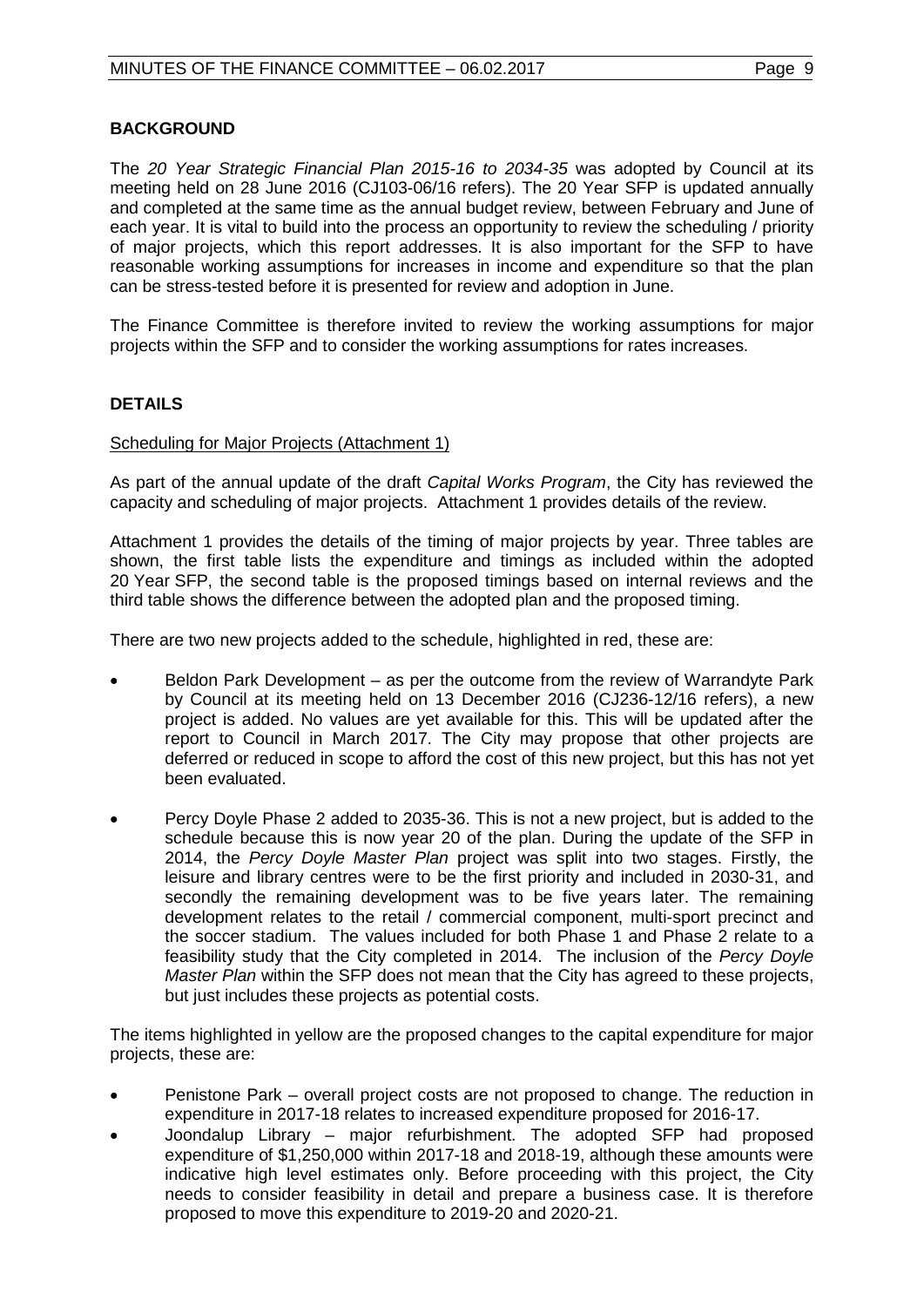- Craigie Leisure Centre Upgrades. Increase of \$132,000 expenditure in 2018-19. The adopted *Capital Works Program* included a project for \$132,000 upgrade to air-conditioning within the Building Construction Works (BCW) program. An internal review has confirmed that the air-conditioning should be considered within the overall review of the Craigie Leisure Centre which is currently underway, rather than a separate project within the BCW program. It is therefore proposed to move the \$132,000 from the BCW program and add it to the major projects values.
- Cafés Kiosks Restaurants. There is no change to overall capital expenditure. The proposal is to defer \$90,000 expenditure from 2016-17 to 2017-18 to take account of the implementation of Pinnaroo Point café.

While many of the projects are not proposed to be amended, it is worth commenting further on some of them:

- Joondalup City Centre Development the financial impacts of the City taking on the role of precinct developer are yet to be considered by the Major Projects Committee. Depending on the outcome changes may be proposed to the SFP.
- Ocean Reef Marina at this point in time the City remains the proponent for the current Ocean Reef Marina approvals process. It is however assumed that the State Government, through LandCorp, will take on the lead role at some stage during the 2017-2018 financial year. Potential future City expenditure will be dependent on the City's on-going involvement in the project and will be further reviewed at the appropriate time.
- Whitfords Library and Senior Citizens Centre the \$3 million estimate is a high level estimate based only on the refurbishment of existing buildings. The City has a wide number of issues that may impact the project and options to consider for the project including:
	- o outcomes of a visioning and strategic review of the City's library services proposed for 2017
	- o potential service level changes driven by state government
	- evolving community expectations
	- o significant industry changes
	- o community engagement outcomes
	- o uncertain external influencing factors from third parties.

The \$3 million estimate is insufficient if some other options were considered, for example, if the City were to redevelop rather than refurbish.

All of the changes above are consistent with the draft *Five Year Capital Works Program* that will be presented at the Budget Workshops in March 2017.

# **Capacity**

The review of major projects has considered the capacity of the City to implement the project within the timescale specified, and it is believed that the scheduling is achievable notwithstanding any changes that arise as a result of other factors such as further consideration of the Joondalup Performing Arts and Cultural Facility (JPACF).

Most of the 18 projects are due to be completed within the next few years, and this may appear too much for the City to be able to manage. However, the projects are spread across different Directorates as indicated on Attachment 1 (column headed "Director"). This shows that there is a reasonable spread of resources between different Directorates to manage the projects.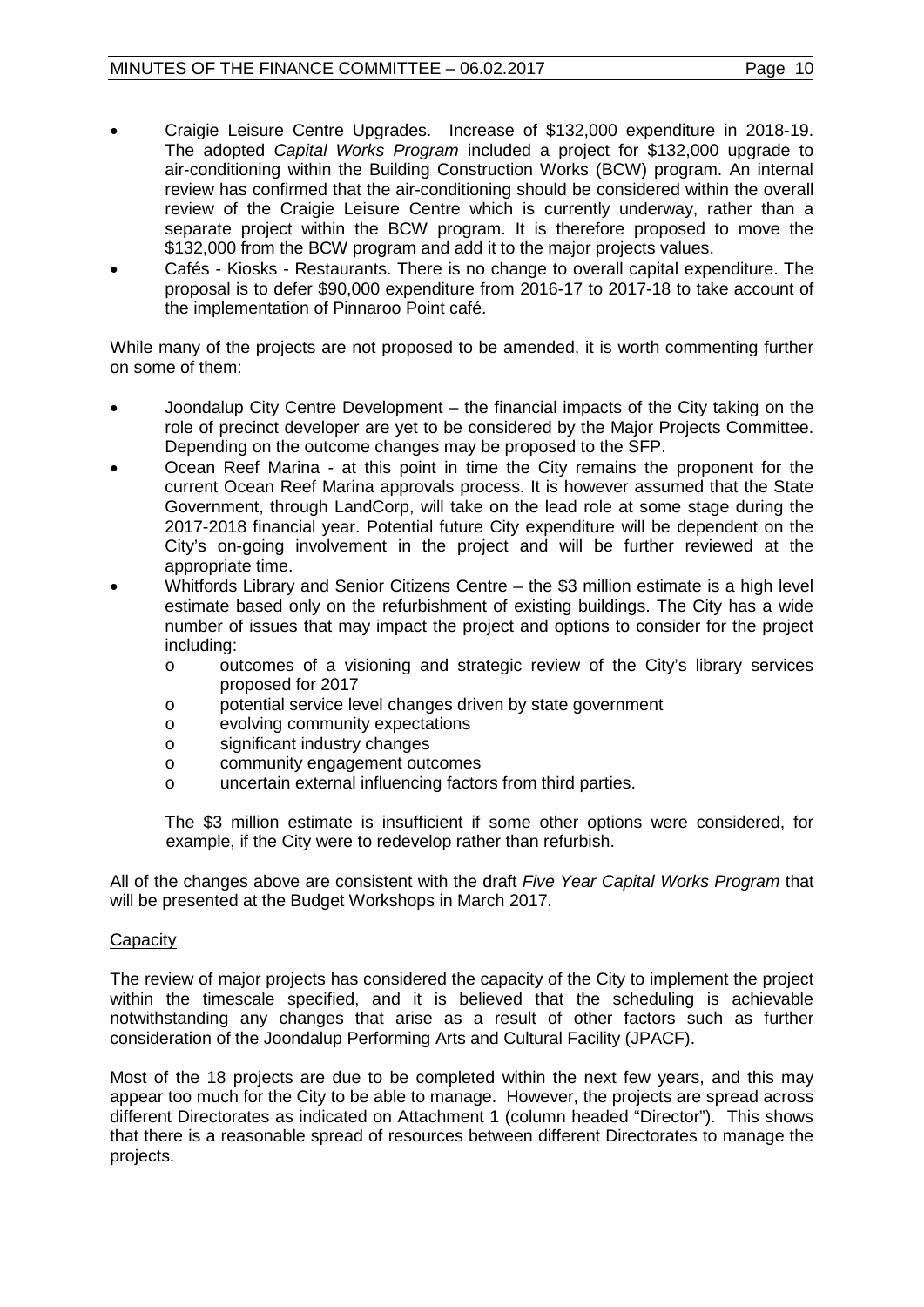# Feedback on Major Projects

Feedback is sought on the list of major projects and any matters that need to be taken into consideration in regard to:

- timing
- **priority**
- projects included or not included.

Increases in General Rates 2017-18 to 2020-21

The City currently has an operating deficit of about \$9 million. The adopted SFP has projected that the deficit will be reduced and would provide an operating surplus by 2020-21. The single largest factor that influences the SFP projections are the increases in general rates income, and it is therefore vital to consider whether the working assumptions are reasonable and the plan to address the gap is prudent.

Over the past three years the SFP projected increases that were higher than the actual increases implemented, as shown in Table 1 below. The total difference over the three years is 2.7% which results in about \$110 million less income after 20 years. The adopted SFP in 2014-15 projected that the City would return to an operating surplus in 2017-18, but as the increases in rates have been lower than planned the SFP now forecasts that it will take until 2020-21 to have an operating surplus.

#### Table 1 – SFP Planned Rates Increase vs. Actual Increase

|                      | 2014-15 | 2015-16    | 2016-17 | <b>Total</b> |
|----------------------|---------|------------|---------|--------------|
| SFP Planned Increase | 5.0%    | $\gamma$ % | 4.0%    | 13.0%        |
| Actual Increase      | 3.9%    | 9%         | 2.5%    | 3%           |
| Difterence∶          | $1\%$   | $1\%$      | $.5\%$  | 7%           |

The adopted 20 Year SFP assumes an increase in general rates of 4.0% to 5.0% for the next four years, as listed in Table 2 below. The next four years only are considered as they are the most important within the SFP. The average increase in the next four years is 4.8%.

Table 2 – General Rates Increases within Adopted SFP

|                         | Increases per Year |         |         |                              |         |
|-------------------------|--------------------|---------|---------|------------------------------|---------|
| <b>Adopted SFP</b>      | $\overline{A}$     | 2018-19 | 2019-20 | 2020-21<br>----------------- | Average |
| %<br>Rate %<br>Increase | ገ%                 | ገ%      | 9%      | $\Omega$                     | 8%      |

It is preferable to have working assumptions for the next four years that are more aligned with the current economic environment and the 2016-17 actual outcome. Rather than wait until the SFP is presented for approval at the June 2017 Finance Committee meeting, this report proposes alternative assumptions for general rates increases for working purposes only in the current review of the SFP. This will provide a more realistic base model for review at the Budget Workshop with Elected Members and with the Finance Committee in June.

Table 3 below provides some options for different working assumptions for the next four years. The JPACF is projected to require an operating subsidy of between \$800,000 to \$900,000 from 2019-20 onwards, which roughly equates to a 1% increase in general rates revenue. Each scenario would propose having an additional 1% increase in 2019-20 to cover the cost of the JPACF operating subsidy.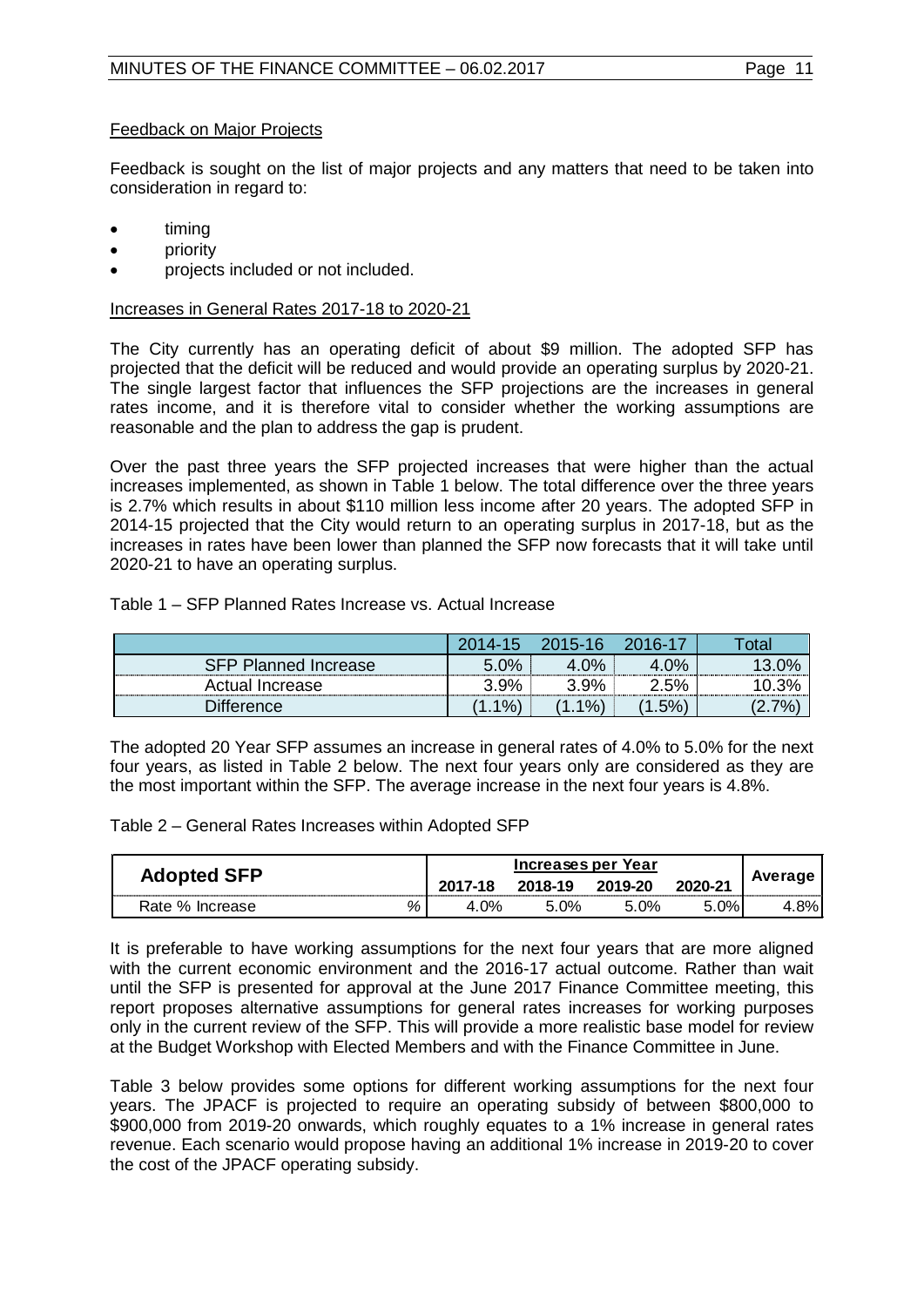It is not intended to use this report to evaluate the overall impact on the key ratios and cash projections within the SFP. This can only be done when all of the working assumptions (such as cost increases) are updated within the SFP during March-April.

|   | <b>Scenario</b>                                | <b>Working Assumption</b>                                                                 | <b>Comments</b>                                                                                                                     |
|---|------------------------------------------------|-------------------------------------------------------------------------------------------|-------------------------------------------------------------------------------------------------------------------------------------|
|   | Average of<br>last three<br>years<br>$3.4\%$ . | Apply a 3.4% increase for three of<br>the next four years, but 4.4% in<br>2019-20.        | Applying an increase of 3.4% would<br>be 1.4% less than the 4.8% average<br>currently within the adopted SFP.                       |
|   | 3%<br>Increase.                                | Apply a 3% increase for three of<br>the next four years, but a 4%<br>increase in 2019-20. | This would result in an increase<br>which is 1.8% less than the average<br>within the adopted SFP.                                  |
| 3 | 2.5%<br>increase.                              | Apply a 2.5% increase for three of<br>the next four years, but 3.5% in<br>2019-20.        | This would be the same increase as<br>applied in 2016-17 and would be<br>2.3% less than the 4.8% average<br>within the adopted SFP. |

Scenario 3 is not recommended because the increase of 2.5% is only slightly higher than the increases assumed for operating expenses of 2.0%. Scenario 2 is not recommended either because it is much lower than the averages of the past three years. Scenario 1 is a declining average of the past three years and more realistic than Scenario 2 or 3. It is recommended to use Scenario 1 as the working assumption for general rates increases in the 20 Year SFP from 2017-18 to 2020-21, with a 3.4% increase for three of the next four years except 2019-20 when a 4.4% increase would be used.

# **Issues and options considered**

# Council to Set Increases in General Rates

Council sets the increase in general rates as part of the annual budget process. This follows deliberations in a series of Budget Workshops. The proposed changes to the SFP for 2017-18 to 2020-21 are only working assumptions for the purposes of modelling, and do not represent agreed rate increases. The SFP needs to have reasonable working assumptions to enable effective consideration of long-term financial sustainability.

# Projects not currently included in the 20 Year SFP

There are a number of projects which have been subject to some discussion, but not included in the 20 Year SFP as they have not yet sufficiently been clarified. This could be due to a requirement for a Council decision, the need to determine some financial basis for how it may happen, unresolved external factors such as State Government participation or some combination of these.

Projects discussed but not included are:

- 1 Digital Hub.
- 2 Lotteries House extension the City is currently developing a position statement on affordable accommodation for not-for-profit organisations.
- 3 Ocean Reef Marina project costs only are included. No other costs for the development of the project or on-going costs and income are included.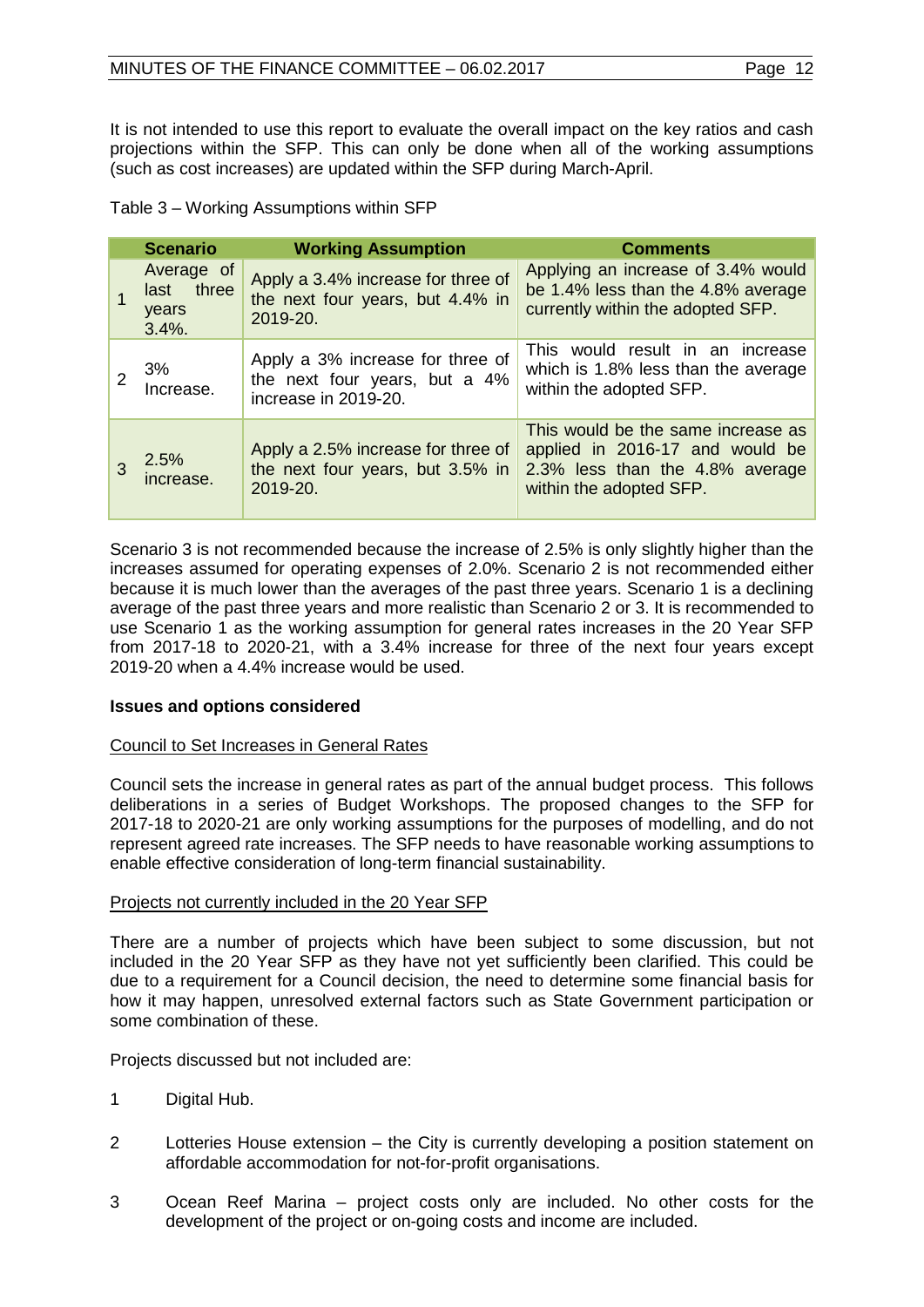- 4 Redevelopment of Sorrento Surf Life Saving Club the need to redevelop this in later years was identified in the Active Reserve Review (noted by Council in July 2014). No costs have yet been included in the 20 Year SFP. These will be subject to further review as part of a future update to the Active Reserve Review.
- 5 Office Development the project costs for Office Development and additional income from rates income are included, but there are no other costs or income assumed yet for the project.

# **Legislation - Strategic Community Plan - policy implications**

| Legislation                     | Local Government Act 1995.                                                                                                                          |  |  |
|---------------------------------|-----------------------------------------------------------------------------------------------------------------------------------------------------|--|--|
|                                 | Section 5.56 of the Local Government Act 1995 provides<br>that:                                                                                     |  |  |
|                                 | "(1) A local government is to plan for the future of the district."                                                                                 |  |  |
| <b>Strategic Community Plan</b> |                                                                                                                                                     |  |  |
| <b>Key theme</b>                | Financial Sustainability.                                                                                                                           |  |  |
| <b>Objective</b>                | Effective management.                                                                                                                               |  |  |
| <b>Strategic initiative</b>     | Manage liabilities and assets through a planned, long-term<br>approach.<br>Balance service levels for assets against long-term funding<br>capacity. |  |  |

#### **Policy** Not applicable.

#### **Risk management considerations**

The 20 Year SFP is based on many assumptions. There is a risk that those assumptions may not come to pass, however, it is a planning tool and the City is not committed to anything in the plan by virtue of endorsing it. Periodic review and continual update of the plan will ensure that it remains a relevant and useful document to manage the City's financial affairs into the future.

# **Financial - budget implications**

The proposed changes to the scheduling of the major projects have no impact on the projected ratios within the 20 Year SFP. The reductions in the working assumptions for general rates increases for 2017-18 to 2020-21 may have an impact on the overall ratios, but this can only be fully considered when all other working assumptions are updated in the model.

# **Regional significance**

Not applicable.

# **Sustainability implications**

Not applicable.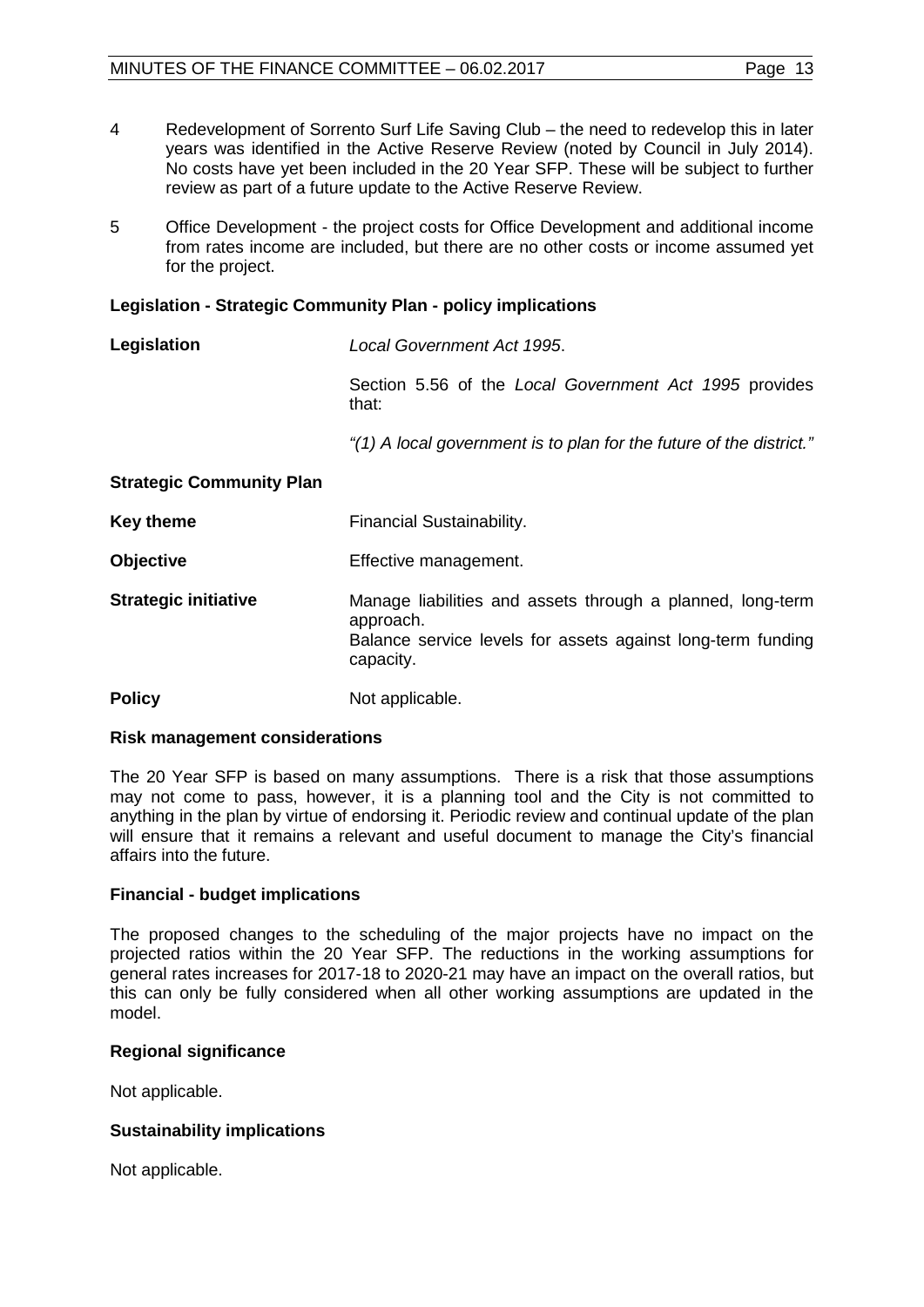# **Consultation**

Not applicable.

# **COMMENT**

The SFP is updated using a set of basic principles, one of which is prudence, and it would be more useful for the SFP to have a set of working assumptions which were aligned with recent increases.

The direction provided at this stage in the process does not fix the assumptions used in the 20 Year SFP, but provides direction for the update of the model. The Elected Members and the Finance Committee have further opportunities to review all the assumptions when the 20 Year SFP is presented at the fifth Budget Workshop in May, and again at the Finance Committee meeting in June 2017.

# **VOTING REQUIREMENTS**

Simple Majority.

*The Manager Governance left the Room at 5.49pm.*

*The Chief Executive Officer left the Room at 5.50pm and entered at 5.51pm.*

*The Director Infrastructure Services entered the Room at 5.51pm.*

*The Manager Governance entered the Room at 5.52pm.* 

**MOVED Mayor Pickard, SECONDED Cr Dwyer that the Finance Committee ENDORSES the:**

- **1 major projects listed in Attachment 1 to this Report for review within the 2017 update of the** *20 Year Strategic Financial Plan***;**
- **2 working assumption for general rates increase of 3.4% from 2017-18 to 2020-21 and 4.4% for 2019-20.**

# **The Motion was Put and CARRIED (7/0)**

**In favour of the Motion:** Cr McLean, Mayor Pickard, Crs Dwyer, Logan, Norman, Poliwka and Taylor.

*Appendix 1 refers*

*[To access this attachment on electronic document, click here: Attach1agnFIN170206.pdf](http://www.joondalup.wa.gov.au/files/committees/FINC/2017/Attach1agnFIN170206.pdf)*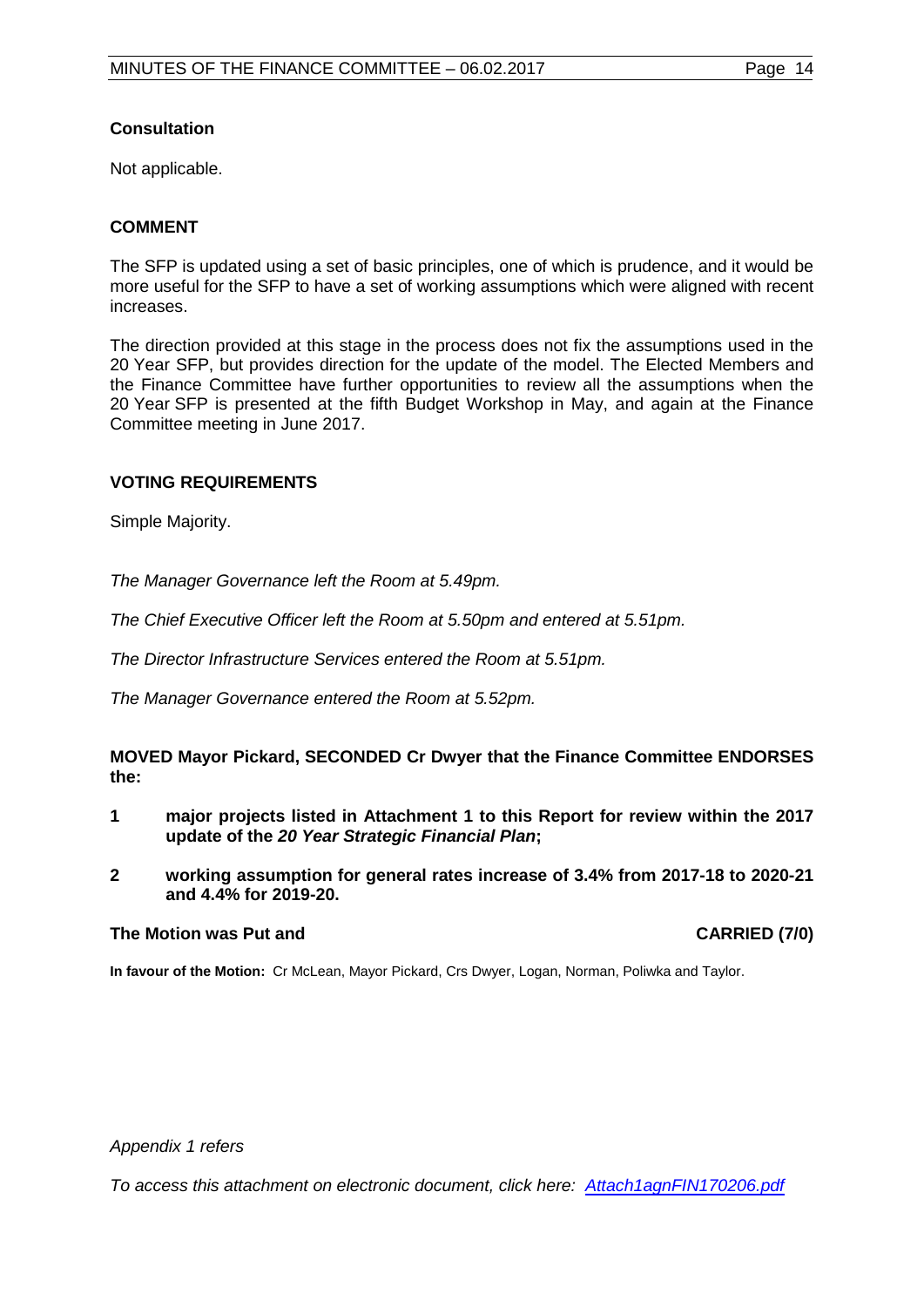# <span id="page-14-0"></span>**ITEM 3 INCOME PRODUCING ASSETS**

| <b>WARD</b>                           | All                                                                                                                                                    |                                                                                                                 |  |
|---------------------------------------|--------------------------------------------------------------------------------------------------------------------------------------------------------|-----------------------------------------------------------------------------------------------------------------|--|
| <b>RESPONSIBLE</b><br><b>DIRECTOR</b> | Mr Mike Tidy<br><b>Corporate Services</b>                                                                                                              |                                                                                                                 |  |
| <b>FILE NUMBER</b>                    | 102400, 101515                                                                                                                                         |                                                                                                                 |  |
| <b>ATTACHMENTS</b>                    | Attachment 1<br>Attachment 2                                                                                                                           | Existing and Planned Income Producing<br>Activities<br>Opportunities for New Income Producing<br><b>Streams</b> |  |
| <b>AUTHORITY / DISCRETION</b>         | Information - includes items provided to Council for<br>information purposes only that do not require a decision of<br>Council (that is for 'noting'). |                                                                                                                 |  |

# **PURPOSE**

For the Finance Committee (the committee) to note the review of income producing assets and alternative opportunities.

#### **EXECUTIVE SUMMARY**

The City continues to implement a wide number of new projects and services, many of which will require some form of subsidy. Meanwhile there are several other major transformational projects which will reshape the City and also provide the City with a profitable income stream. This report lists the current / planned income generating assets and considers whether there are other opportunities the City should consider.

This report does not recommend that any of the other opportunities are implemented. The City already has a large number of projects / activities to transform the City and generate additional income streams. Additionally, the City owns / operates a large existing infrastructure (about \$1.3 billion of assets). Local government is not a commercial undertaking with expected shareholder returns, but exists to serve the community in a financially sustainable manner. The City is guided by the *Strategic Community Plan* and should continue with the implementation of the new activities and projects that align with the *Strategic Community Plan*.

It is therefore recommended that the Finance Committee NOTES the review of income *producing assets.*

# **BACKGROUND**

During a recent meeting of the Finance Committee, there was a discussion regarding income producing assets, and whether the City should be investing in different opportunities rather than the projects that are listed in the *20 Year Strategic Financial Plan* and *Joondalup 2022*. This report reviews the current or planned projects that the City has regarding income producing assets, and also provides a separate table of other potential opportunities.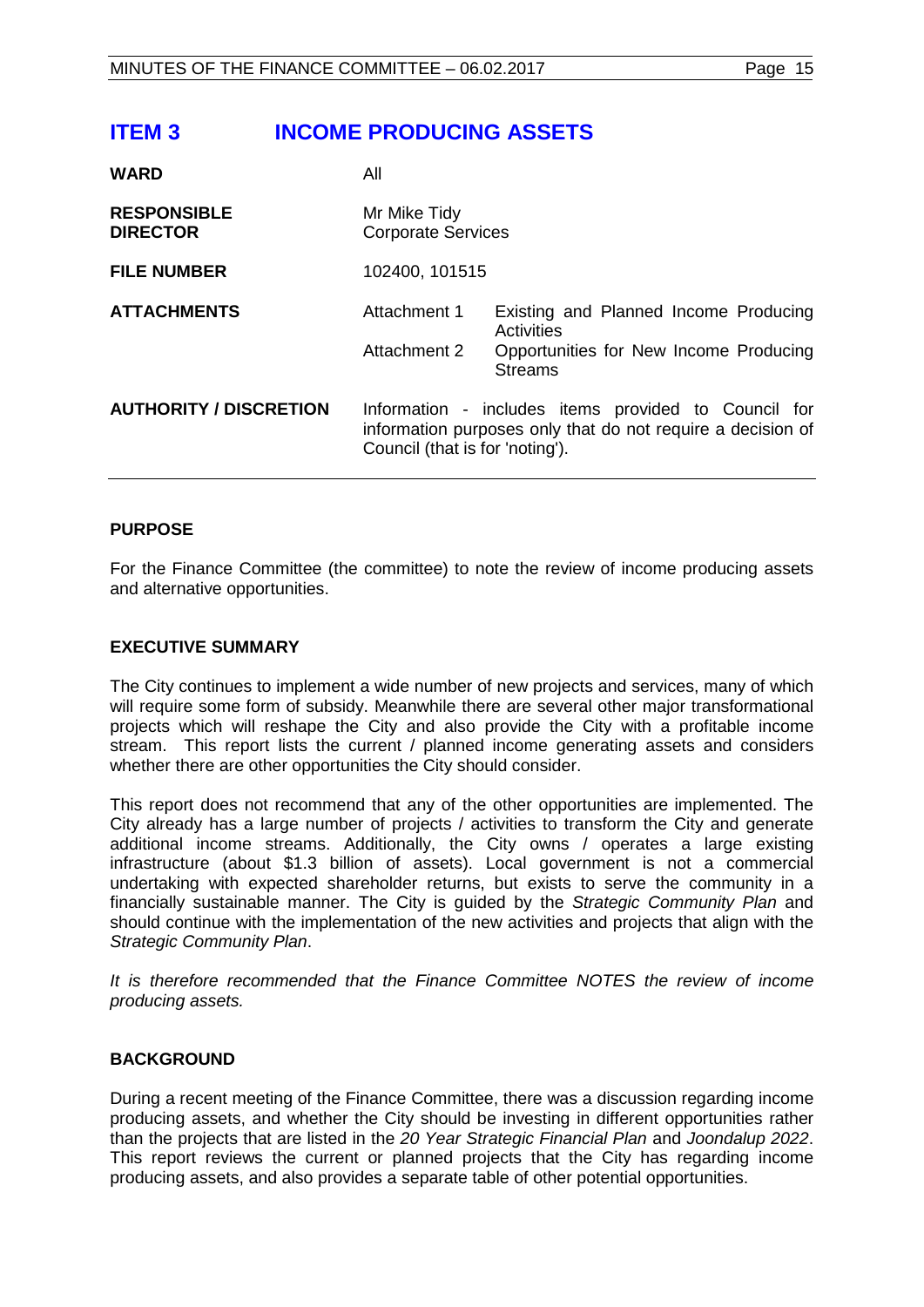# Property Management Framework

The City has adopted a *Property Management Framework* which has classified properties into three types:

- 1 Community Purposes.<br>2 Capital Appreciation.
- 2 Capital Appreciation.<br>3 Income Generation.
- Income Generation.

The vast majority of properties are held for community purposes. There are currently 23 properties classed as capital appreciation, which relate to unique requirements such as Ocean Reef Marina. Only nine properties are classed as income generation, eight of those being car parks, the other is a child health and education site.

#### Financial Sustainability

The City is in a relatively strong cash position, with low levels of debt (\$15 million owing as at June 2016), and reasonable level of cash reserves (about \$65 million).

However, the City has a large operating deficit of \$9.1 million per year, which means that for every \$1.00 spent operating the City there is only \$0.935 received with a shortfall of \$0.065.

The City's *20 Year Strategic Financial Plan* has established a plan to address the gap, although this is mostly based on the increase of rates income being much higher than the increase in expenses and much higher than the increase in other household expenses.

In recent years the City's business operating model has been intensively reviewed. Cost reductions of over \$6 million have been realised. This includes \$2 million in waste expenditure and \$4 million in other operational activities (such as building maintenance, fleet and plumbing). The next phase of expenditure reduction will require capital investment to drive efficiencies in back-of-house processes which are labour intensive. In recent years, expenditure reduction savings have been assigned to new community initiatives that bring with them on-going operational expenditure costs.

The City has enjoyed significant commercial growth recently:

- Volume growth of over 20% in the past five years, for example Joondalup Square and the Gateway now provide approximately \$1 million more income per year than five years ago.
- Lakeside Shopping Centre now provides rates income of approximately \$4 million per year, but in 2004-05 was approximately \$1 million per year.

Until the next phase of commercial development in the City Centre, rate revenue growth is very modest with just 8% volume growth estimated by 2025-26.

The City is planning to take on additional activities such as the Joondalup Performing Arts and Cultural Facility which will depress the operating deficit by a further \$800,000 to \$900,000 per year, but will provide significant social, economic and cultural benefits. Meanwhile there are other major transformational projects such as the Ocean Reef Marina and City Centre Development which will reshape the City Centre and also provide the City with profitable income streams.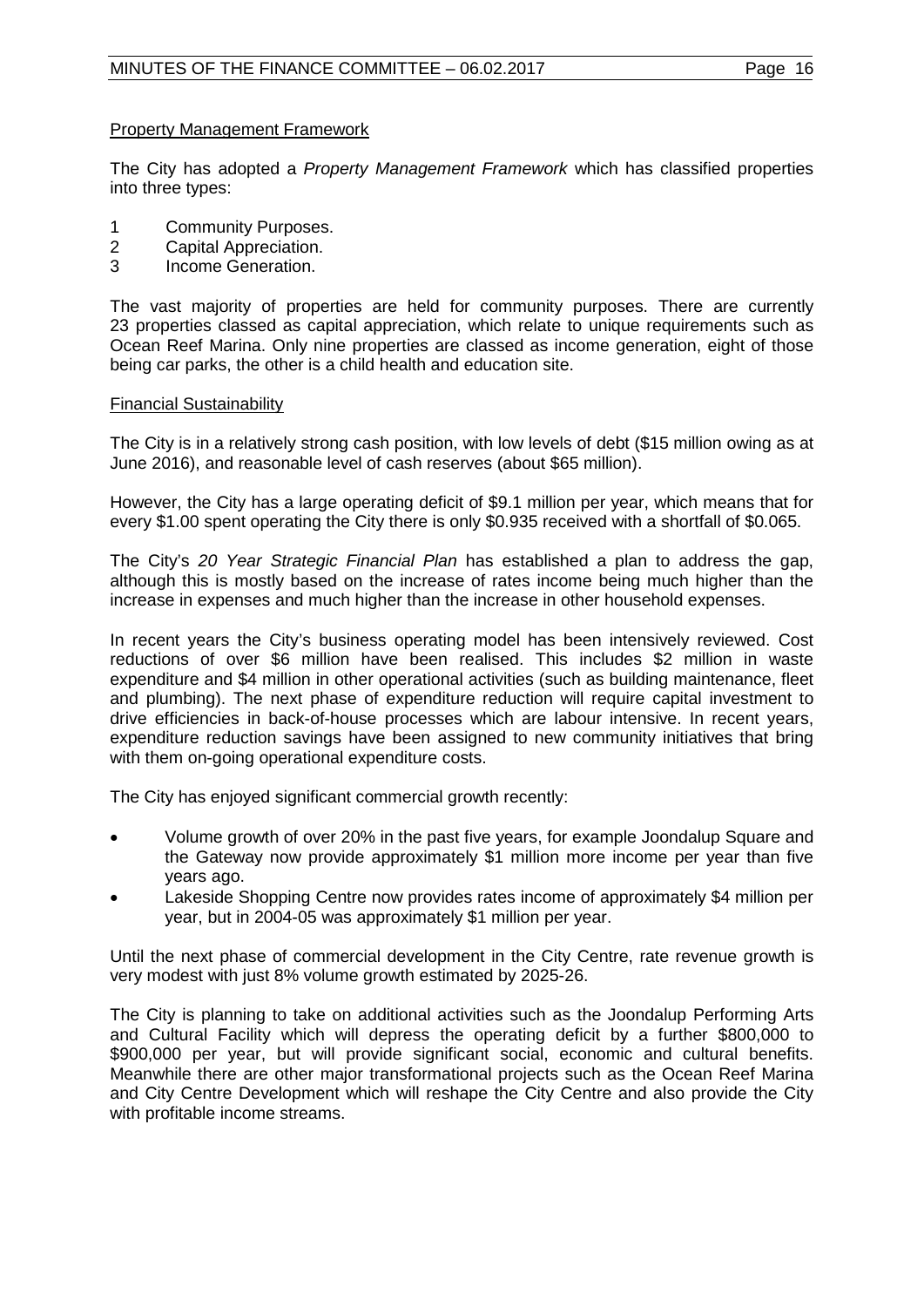This report will consider the current and planned projects that the City is already implementing, which are guided by the *Strategic Community Plan* ('Joondalup 2022'). It is also worth considering whether there are any other projects that the City should consider as income producing assets which may help reduce the operating deficit.

# **DETAILS**

#### Current or Planned Income Producing Assets

Attachment 1 provides a list of the main projects that the City has already implemented or is planning regarding income producing assets. There are some core activities such as parking and leisure centres that are operated by many local governments which the City has already implemented. The table also lists the key transformation projects.

#### Opportunities for New Income Producing Streams

Attachment 2 provides a list of potential opportunities that the City could consider to generate additional income.

#### **Issues and options considered**

The committee is invited to review the opportunities listed above and consider any other income producing assets. However, it should be emphasised that there is little capacity in the *20 Year Strategic Financial Plan* to afford additional investment, without causing a risk to existing activities, for example the City's borrowing capacity could be breached.

#### **Legislation / Strategic Community Plan / policy implications**

| Legislation                     | The City is governed by the Local Government Act 1995, and<br>if any new activities were taken on by the City it would need<br>to consider reviewing the provisions of the Act. |  |  |
|---------------------------------|---------------------------------------------------------------------------------------------------------------------------------------------------------------------------------|--|--|
| <b>Strategic Community Plan</b> |                                                                                                                                                                                 |  |  |
| Key theme                       | Financial Sustainability.                                                                                                                                                       |  |  |

- **Objective** Financial diversity.
- **Strategic initiative IDENTIFY IS EXAM IDENTIFY** opportunities for new income streams that are financial sound and equitable.
- **Policy** Not applicable.

#### **Risk management considerations**

Any new income producing activity would come with risks, and indeed some of the opportunities listed would present a very high risk. One of the common problems with most new income streams is that the majority of the costs are fixed but the income is uncertain / variable.

Before the City could implement any new activity a comprehensive risk management assessment would need to be developed.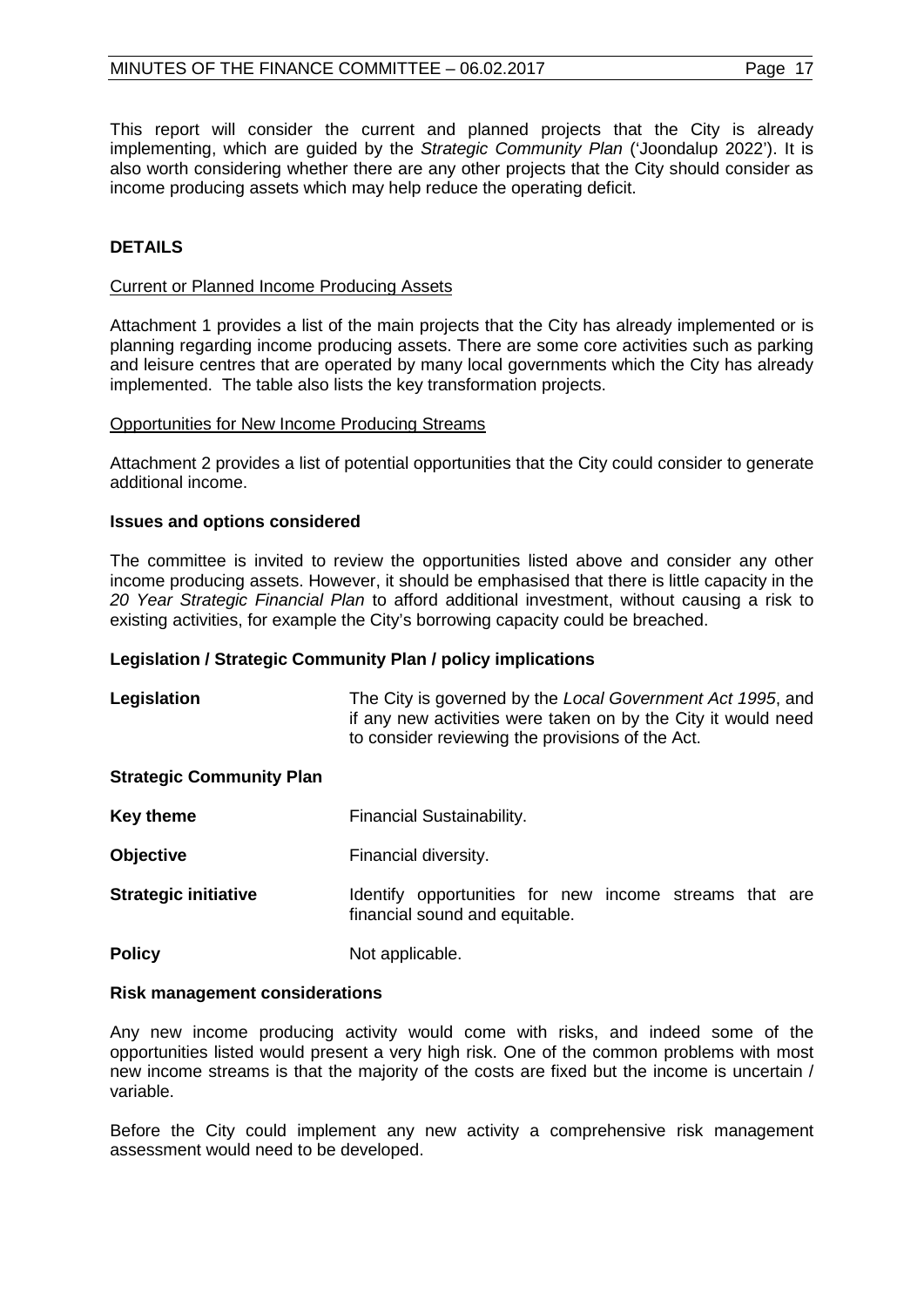# **Financial / budget implications**

The City updates the *20 Year Strategic Financial Plan* on an annual basis and has the opportunity to add new projects or remove as necessary.

#### **Regional significance**

The region is going through significant population growth and this could provide improved opportunity for new income streams.

#### **Sustainability implications**

New income streams would have to consider the sustainability impact.

#### **Consultation**

Any activity which materially changes the direction of the *Strategic Community Plan* would require some level of public consultation.

# **COMMENT**

This report does not recommend that any of the other opportunities are implemented. The City already has a large number of projects / activities to transform the City and generate additional income streams. Additionally, the City owns / operates a large existing infrastructure (about \$1.3 billion of assets). Local government is not a commercial undertaking with expected shareholder returns, but is there to serve the community in a financially sustainable manner. The City is guided by the *Strategic Community Plan* and should continue with the implementation of the existing activities.

# **VOTING REQUIREMENTS**

Simple Majority.

# **MOVED Cr Logan, SECONDED Cr Dwyer that the Finance Committee NOTES the review of income producing assets.**

#### **The Motion was Put and CARRIED (7/0)**

**In favour of the Motion:** Cr McLean, Mayor Pickard, Crs Dwyer, Logan, Norman, Poliwka and Taylor.

*Appendix 2 refers*

*[To access this attachment on electronic document, click here: Attach2agnFIN170206.pdf](http://www.joondalup.wa.gov.au/files/committees/FINC/2017/Attach2agnFIN170206.pdf)*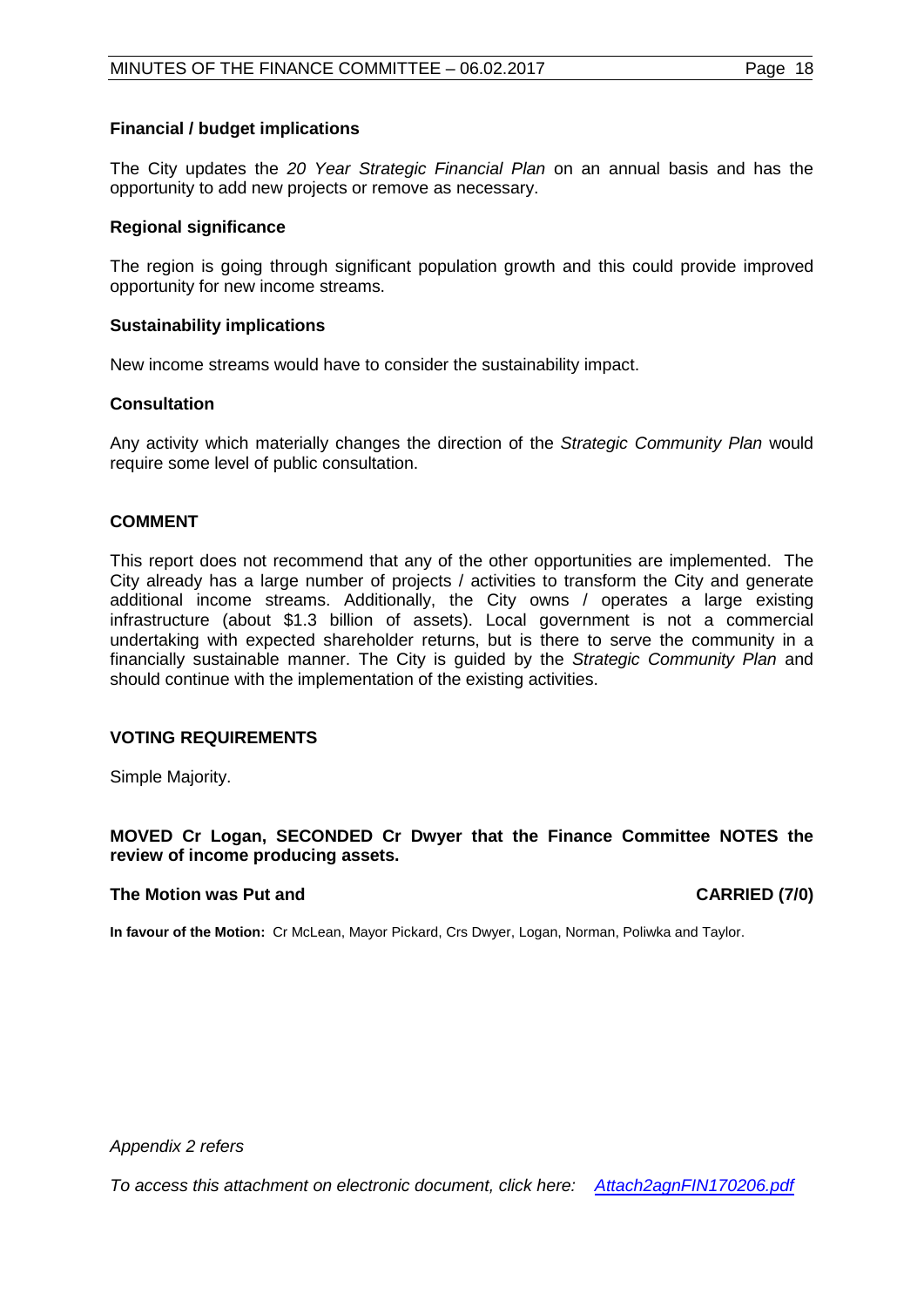<span id="page-18-0"></span>

| <b>ITEM4</b>                          | <b>OF</b><br><b>DECEMBER 2016</b>         | <b>IMPACT ON 20 YEAR STRATEGIC FINANCIAL PLAN</b><br>REPORTS TO COUNCIL - OCTOBER TO                                |
|---------------------------------------|-------------------------------------------|---------------------------------------------------------------------------------------------------------------------|
| <b>WARD</b>                           | All                                       |                                                                                                                     |
| <b>RESPONSIBLE</b><br><b>DIRECTOR</b> | Mr Mike Tidy<br><b>Corporate Services</b> |                                                                                                                     |
| <b>FILE NUMBER</b>                    | 105350                                    |                                                                                                                     |
| <b>ATTACHMENT</b>                     | Attachment 1                              | Impact on 20 Year Strategic Financial<br>Plan of Reports to Council - July 2016 to<br>December 2016                 |
| <b>AUTHORITY / DISCRETION</b>         | Council (that is for 'noting').           | Information - includes items provided to Council for<br>information purposes only that do not require a decision of |
|                                       |                                           |                                                                                                                     |

# **PURPOSE**

To advise the Finance Committee on the impacts to the *20 Year Strategic Financial Plan* (20 Year SFP) of reports approved by Council for the period October to December 2016.

# **EXECUTIVE SUMMARY**

A new quarterly report was introduced in October 2014, as part of the Chief Executive Officer's (CEO) Key Performance Indicators. This report is the second quarterly report for 2016-17. The intention is to provide progressive updates between annual reviews of the 20 Year SFP by summarising the impacts on the 20 Year SFP of reports presented to Council.

This report covers Quarter 2 (October 2016 to December 2016). There is one report, Tender 035/16 – sale of freehold land Lot 23 (77) Gibson Avenue, Padbury for aged or dependent persons dwellings (CJ172-10/16 refers) that has an estimated cost of (\$400,000).

The first quarterly report for 2016-17 covering July 2016 to September 2016 reported benefits of \$41.3 million and therefore the cumulative impacts for 2016-17 including Quarter 2 are \$40.9 million.

*It is therefore recommended that the Finance Committee NOTES:*

- *1 one report was considered by Council in the period October 2016 to December 2016 that had an estimated net cost over the life of the 20 Year Strategic Financial Plan of (\$400,000);*
- *2 the estimated net cumulative benefit over the life of the 20 Year Strategic Financial Plan of decisions by Council year to date to December 2016 is \$40.9 million.*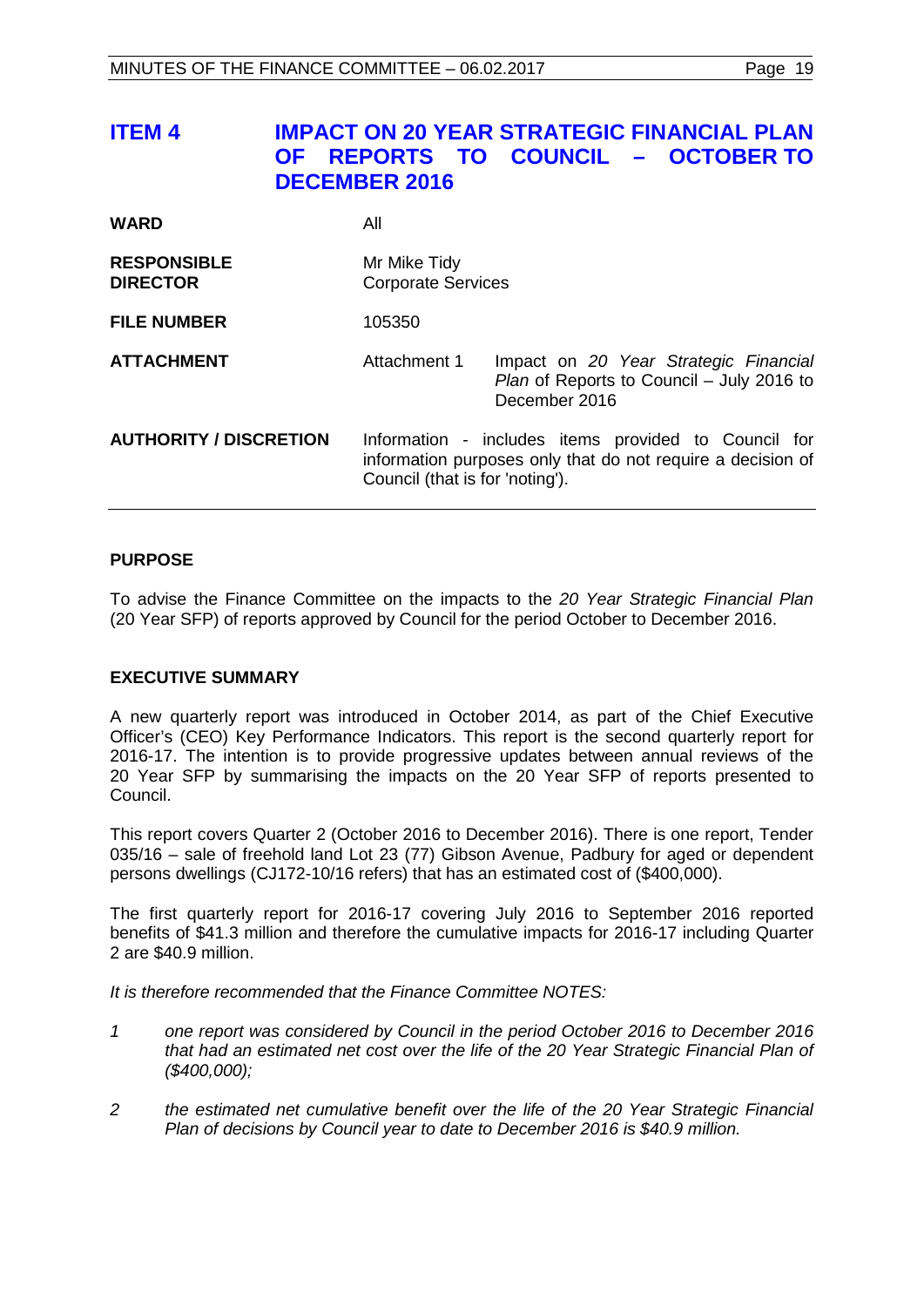# **BACKGROUND**

A new quarterly report was introduced in October 2014, as part of the Chief Executive Officer's (CEO) Key Performance Indicators. This report is the first quarterly report for 2016-17. The intention is to provide progressive updates between annual reviews of the 20 Year SFP by summarising the impacts on the SFP of reports presented to Council.

The SFP is a long-term planning tool and evaluating impacts which are minor is of little relevance therefore a minimum threshold has been applied where an impact of less than \$50,000 is not reported. The threshold of \$50,000 results in many of the reports being outside the scope of this analysis, as they have a relatively small amount (for example planning fees) or have no financial impact at all. Consequently, most of the reports presented to Council have no impact on the 20 Year SFP.

# **DETAILS**

Attachment 1 provides details of all reports for 2016-17 that are included in these quarterly reports. With regards the tables in Attachment 1, please note that the impacts have been categorised into:

- commitments made by Council
- other impacts including amounts that were informed by other bodies, or potential impacts for reports that have been noted, without a firm commitment having been made yet.

For those reports where there is an impact from October 2016 to December 2016, all of the values are identified as commitments made by Council, there are no other impacts.

- The 20 Year SFP Impact is based on the following:
	- o Total estimated cash flows up to 2034-35.
	- o Includes inflation.<br>
	o Includes all who
	- Includes all whole-of-life costs such as capital expenditure, operating expenses, operating income, reserves, borrowings, interest payments and earnings on cash held.

As a result of calculating the impacts up to 2034-35 for total cash, the impact for each report is higher than the initial impact.

# **Issues and options considered**

There is one report in Quarter 2 that has an estimated cost of (\$400,000). The report is Tender 035/16 – sale of freehold land Lot 23 (77) Gibson Avenue, Padbury for aged or dependent persons dwellings (CJ172-10/16 refers). The impacts of all reports included in Attachment 1 will be updated in the revised *20 Year Strategic Financial Plan 2016-17 to 2035-36* being prepared in early 2017.

# **Legislation / Strategic Community Plan / policy implications**

**Legislation** *Local Government Act 1995*.

Section 5.56 of the *Local Government Act 1995* provides that:

*"(1) A local government is to plan for the future of the district."*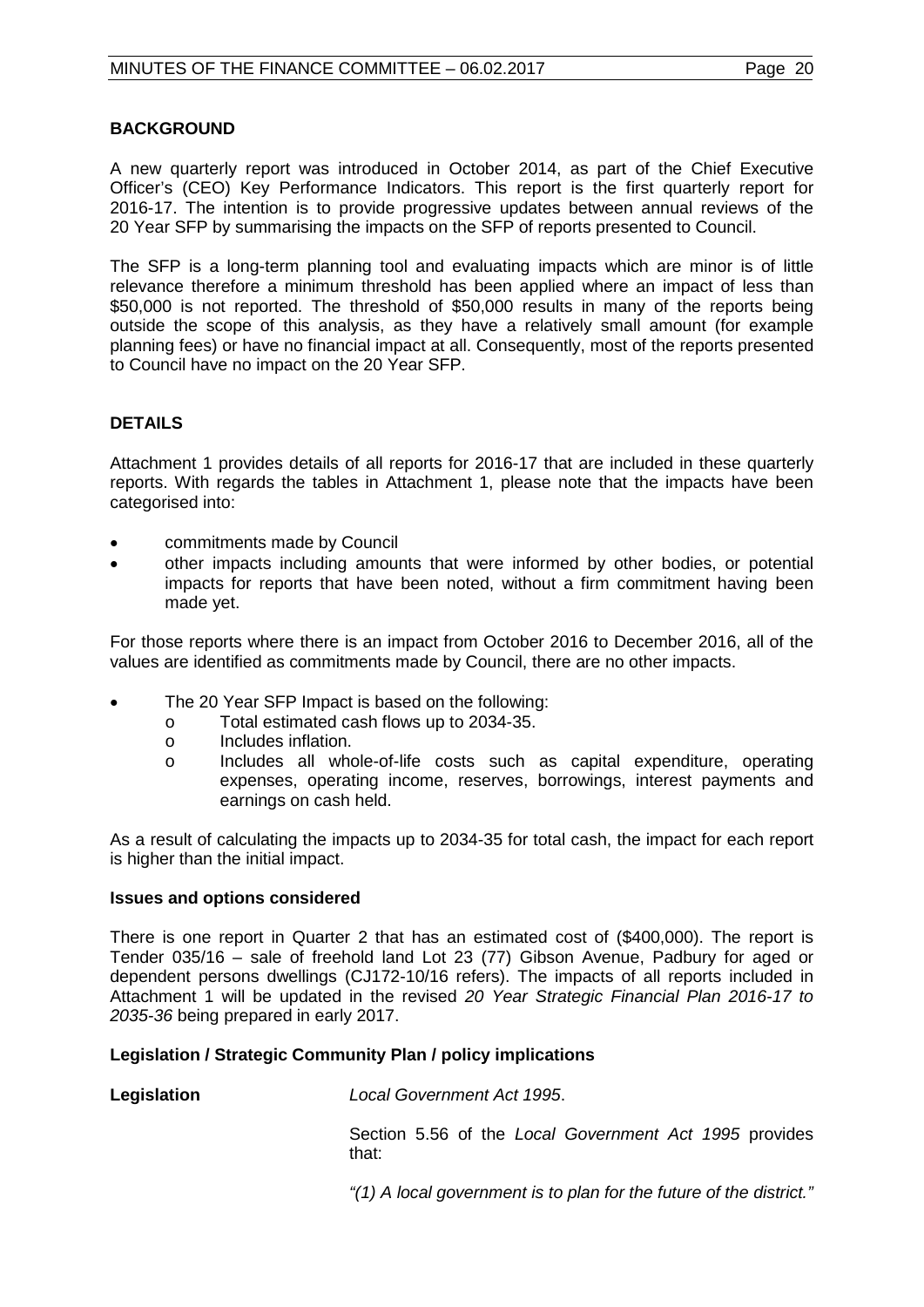| <b>Key theme</b>            | Financial Sustainability.                                                                                                                                                     |  |  |
|-----------------------------|-------------------------------------------------------------------------------------------------------------------------------------------------------------------------------|--|--|
| <b>Objective</b>            | Effective management.                                                                                                                                                         |  |  |
| <b>Strategic initiative</b> | Manage liabilities and assets through a planned,<br>$\bullet$<br>long-term approach.<br>Balance service levels for assets against long-term<br>$\bullet$<br>funding capacity. |  |  |
| <b>Policy</b>               | Not applicable.                                                                                                                                                               |  |  |

#### **Risk management considerations**

**Strategic Community Plan**

The 20 Year SFP is based on many assumptions. There is a risk that those assumptions may not come to pass, however, it is a planning tool and the City is not committed to anything in the plan by virtue of endorsing it. Periodic review and continual update of the plan will ensure that it remains a relevant and useful document to manage the City's financial affairs into the future.

#### **Financial / budget implications**

The impact to the City up to 2034-35 of the report approved between October 2016 and December 2016 is estimated to be a cost of (\$400,000). This impact is the total change in cash at the end of 2034-35.

The first quarterly report for 2016-17 covering July 2016 to September 2016 reported benefits of \$41.3 million and therefore the cumulative impacts for 2016-17 including Quarter 2 are \$40.9 million.

#### **Regional significance**

Not applicable.

#### **Sustainability implications**

Not applicable.

# **Consultation**

Not applicable.

#### **COMMENT**

This report provides a further enhancement to the long-term financial sustainability by the City by providing a progressive update on the impacts on the 20 Year SFP of Council decisions.

#### **VOTING REQUIREMENTS**

Simple Majority.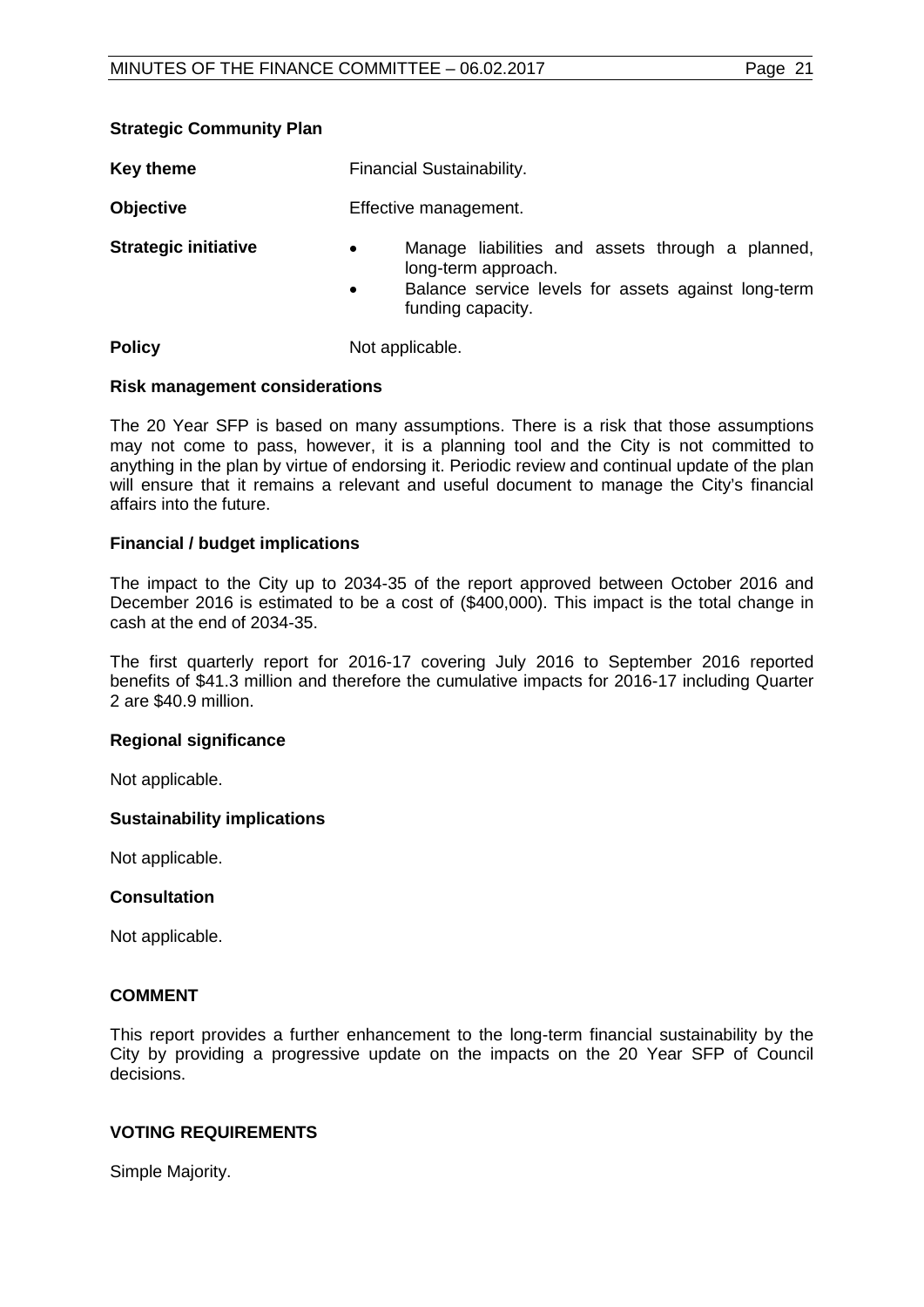**MOVED Cr Norman, SECONDED Cr Dwyer that the Finance Committee NOTES:**

- **1 one report was considered by Council in the period October 2016 to December 2016 that had an estimated net cost over the life of the**  *20 Year Strategic Financial Plan* **of (\$400,000);**
- **2 the estimated net cumulative benefit over the life of the** *20 Year Strategic Financial Plan* **of decisions by Council year to date to December 2016 is \$40.9 million.**

#### **The Motion was Put and CARRIED (7/0)**

**In favour of the Motion:** Cr McLean, Mayor Pickard, Crs Dwyer, Logan, Norman, Poliwka and Taylor.

*The Senior Financial Analyst left the Room at 6.41pm.*

*Appendix 3 refers*

*[To access this attachment on electronic document, click here: Attach3agnFIN170206.pdf](http://www.joondalup.wa.gov.au/files/committees/FINC/2017/Attach3agnFIN170206.pdf)*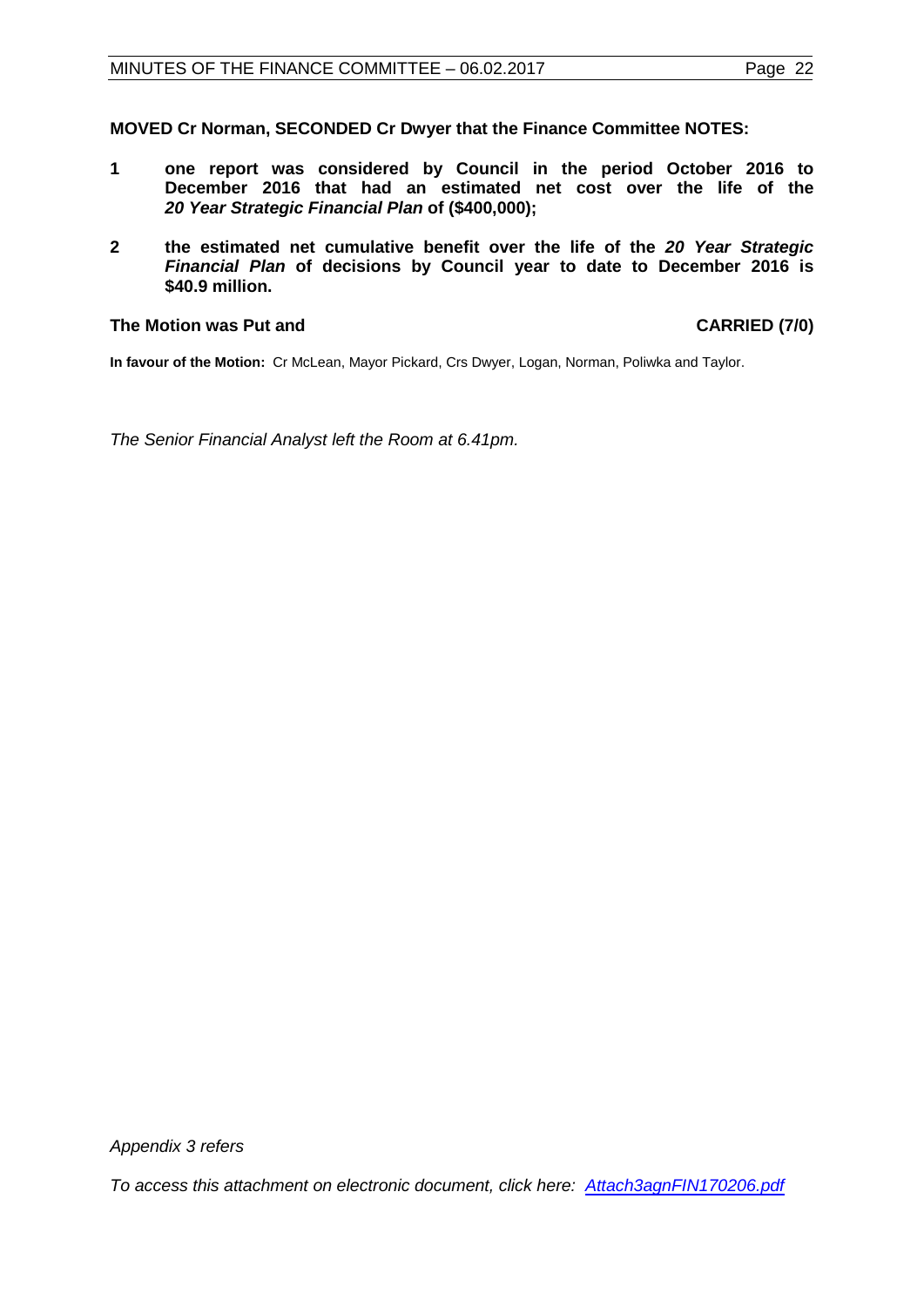# <span id="page-22-0"></span>**ITEM 5 UPDATE ON THE 2016-17 CAPITAL WORKS PROGRAM**

| <b>WARD</b>                           | All                                                                                                                                                    |  |  |
|---------------------------------------|--------------------------------------------------------------------------------------------------------------------------------------------------------|--|--|
| <b>RESPONSIBLE</b><br><b>DIRECTOR</b> | Mr Nico Claassen<br>Infrastructure Services                                                                                                            |  |  |
| <b>FILE NUMBER</b>                    | 105564, 101515                                                                                                                                         |  |  |
| <b>ATTACHMENTS</b>                    | Attachment 1<br>Capital Works Project Report 2016-17                                                                                                   |  |  |
| <b>AUTHORITY / DISCRETION</b>         | Information - includes items provided to Council for<br>information purposes only that do not require a decision of<br>Council (that is for 'noting'). |  |  |

# **PURPOSE**

For the Finance Committee to note the update on the *2016-17 Capital Works Program*.

# **EXECUTIVE SUMMARY**

The Capital Works Project Report for the 2016-17 program as at 23 January 2017 is attached (Attachment 1 refers).

*It is therefore recommended that the Finance Committee NOTES the report on the Capital Works Projects for 2016-17 as at 23 January 2017 forming Attachment 1 to this Report.*

# **BACKGROUND**

At its meeting held on 3 November 2015 (JSC02-11/15 refers), Council resolved, in part to:

- *"2 ESTABLISH a Finance Committee to:*
	- *2.1 oversee the progress of the City's annual capital works program and review of the City's Five Year Capital Works Program;*
	- *2.2 make recommendations to Council on modifications of capital works projects outside those projects of the Major Projects Committee;*
	- *2.3 make recommendations to Council on the services to be provided by the City and the standards of service delivery being cognisant of industry best practice;"*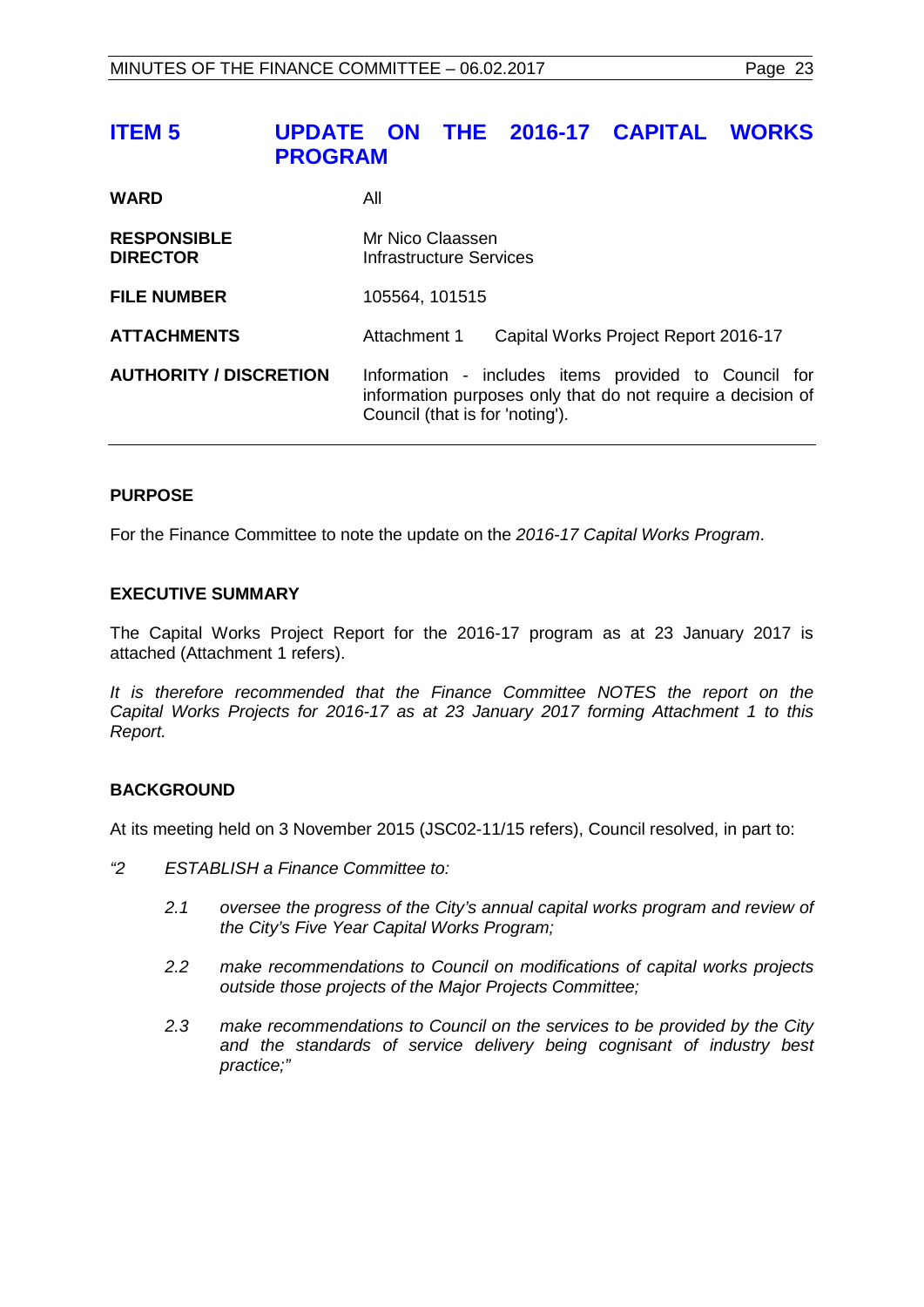# **DETAILS**

The Capital Works Project Report for the 2016-17 program as at 23 January 2017 is provided at Attachment 1.

#### **Issues and options considered**

Not applicable.

#### **Legislation / Strategic Community Plan / policy implications**

**Legislation** Sections 5.17 and 6.8 of the *Local Government Act 1995.*

A committee cannot make decisions, on behalf of the Council, that require an absolute majority decision (section 5.17 of the *Local Government Act 1995)*, in which case, and in accordance with Section 6.8 of the *Local Government Act 1995,* includes approving expenditure not included in the City's Annual Budget. The Finance Committee may only recommend to Council to approve or modify capital works projects.

#### **Strategic Community Plan**

| <b>Key theme</b> | <b>Financial Sustainability.</b> |
|------------------|----------------------------------|
|------------------|----------------------------------|

- **Objective** Major project delivery.
- **Strategic initiative** Not applicable.
- **Policy** Not applicable.

# **Risk management considerations**

Not applicable.

# **Financial / budget implications**

Not applicable.

# **Regional significance**

Not applicable.

# **Sustainability implications**

Not applicable.

# **Consultation**

Not applicable.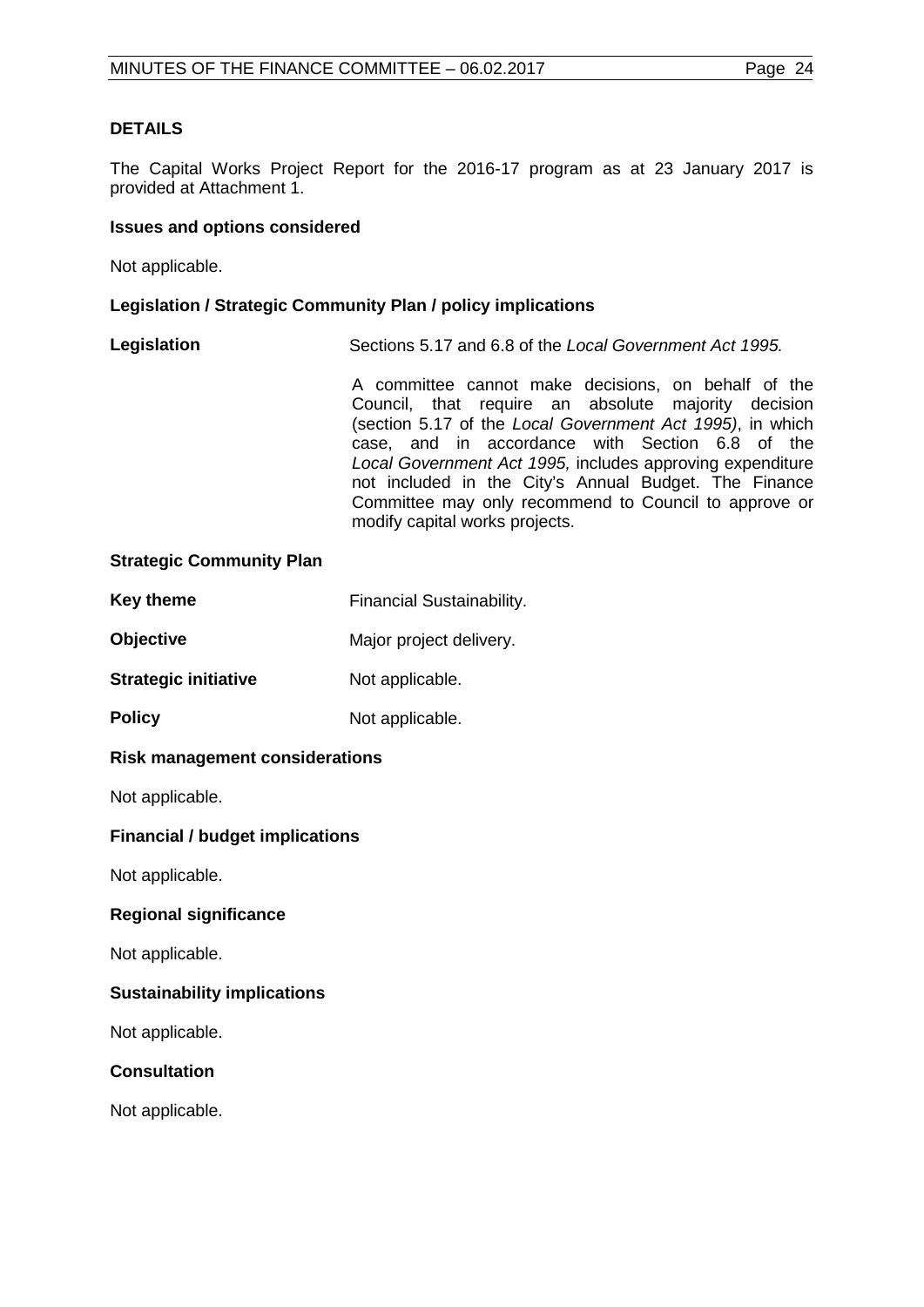# **COMMENT**

The Capital Works Project Report for the 2016-17 program provides an update on the capital works activities undertaken as at 23 January 2017.

#### **VOTING REQUIREMENTS**

Simple Majority.

**MOVED Mayor Pickard, SECONDED Cr Poliwka that the Finance Committee NOTES the report on the Capital Works Projects for 2016-17 as at 23 January 2017 forming Attachment 1 to this Report.**

#### **The Motion was Put and CARRIED (7/0)**

**In favour of the Motion:** Cr McLean, Mayor Pickard, Crs Dwyer, Logan, Norman, Poliwka and Taylor.

*Appendix 4 refers* 

*[To access this attachment on electronic document, click here: Attach4agnFIN170206.pdf](http://www.joondalup.wa.gov.au/files/committees/FINC/2017/Attach4agnFIN170206.pdf)*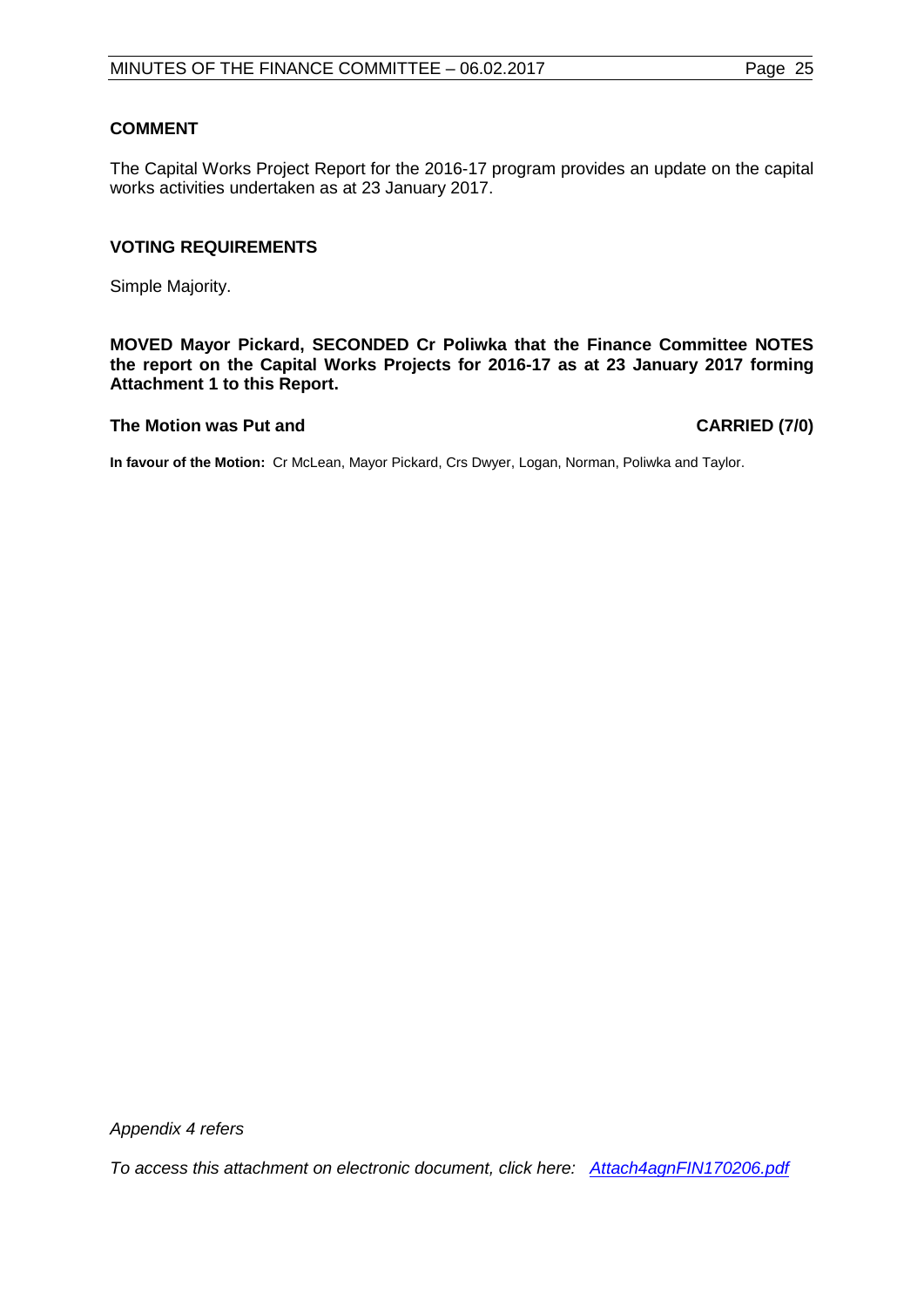<span id="page-25-0"></span>

| <b>ITEM 6</b>                         | <b>BI-MONTHLY</b><br><b>REPORTS</b>                                                                                                                                                                           | <b>CAPITAL</b>                                | <b>WORKS</b>                                                                                                                                                                                                                                                                                                         | <b>PROJECT</b>                                                                                                                                           |
|---------------------------------------|---------------------------------------------------------------------------------------------------------------------------------------------------------------------------------------------------------------|-----------------------------------------------|----------------------------------------------------------------------------------------------------------------------------------------------------------------------------------------------------------------------------------------------------------------------------------------------------------------------|----------------------------------------------------------------------------------------------------------------------------------------------------------|
| <b>WARD</b>                           | All                                                                                                                                                                                                           |                                               |                                                                                                                                                                                                                                                                                                                      |                                                                                                                                                          |
| <b>RESPONSIBLE</b><br><b>DIRECTOR</b> | Mr Nico Claassen<br><b>Infrastructure Services</b>                                                                                                                                                            |                                               |                                                                                                                                                                                                                                                                                                                      |                                                                                                                                                          |
| <b>FILE NUMBER</b>                    | 105564, 101515                                                                                                                                                                                                |                                               |                                                                                                                                                                                                                                                                                                                      |                                                                                                                                                          |
| <b>ATTACHMENTS</b>                    | Attachment 1<br><b>Attachment 2</b><br><b>Attachment 3</b><br>Attachment 4<br>Attachment 5<br>Attachment 6<br>Attachment 7<br>Attachment 8<br>Attachment 9<br>Attachment 10<br>Attachment 11<br>Attachment 12 | <b>SES Winton Road</b><br><b>Warwick Hall</b> | Oceanside Promenade Dualling<br><b>Intersection Upgrade</b><br>Leafy City Program<br>Joondalup City Centre Lighting<br><b>Admiral Park Flood Lighting Upgrade</b><br>Penistone Park Facility Refurbishment<br>Sorrento Beach Enclosure<br><b>Warwick Hockey Centre Project</b><br>Percy Doyle - Undercroft Extension | MacDonald Park Landscape Master Plan<br>Ocean Reef Road - Marmion Avenue to<br>Ocean Reef Road / Joondalup Drive<br>Grove Child Care / Dorchester Hall / |
| <b>AUTHORITY / DISCRETION</b>         |                                                                                                                                                                                                               | Council (that is for 'noting').               |                                                                                                                                                                                                                                                                                                                      | Information - includes items provided to Council for<br>information purposes only that do not require a decision of                                      |

# **PURPOSE**

For the Finance Committee to note the bi-monthly project status reports for capital works projects.

#### **EXECUTIVE SUMMARY**

At the Finance Committee meeting held on 10 August 2016 the committee determined which capital works project reports were required and the frequency of reporting. The bi-monthly project reports are attached (Attachments 1-12 refer).

*It is therefore recommended that the Finance Committee NOTES the bi-monthly capital works project reports forming Attachments 1 to 12 to this Report.*

# **BACKGROUND**

At its meeting held on 10 August 2016 the Finance Committee requested that the following project reports from the *2016-17 Capital Works Program* be provided on a bi-monthly basis:

- Timberlane Park Hall Upgrade.
- Kingsley Clubrooms.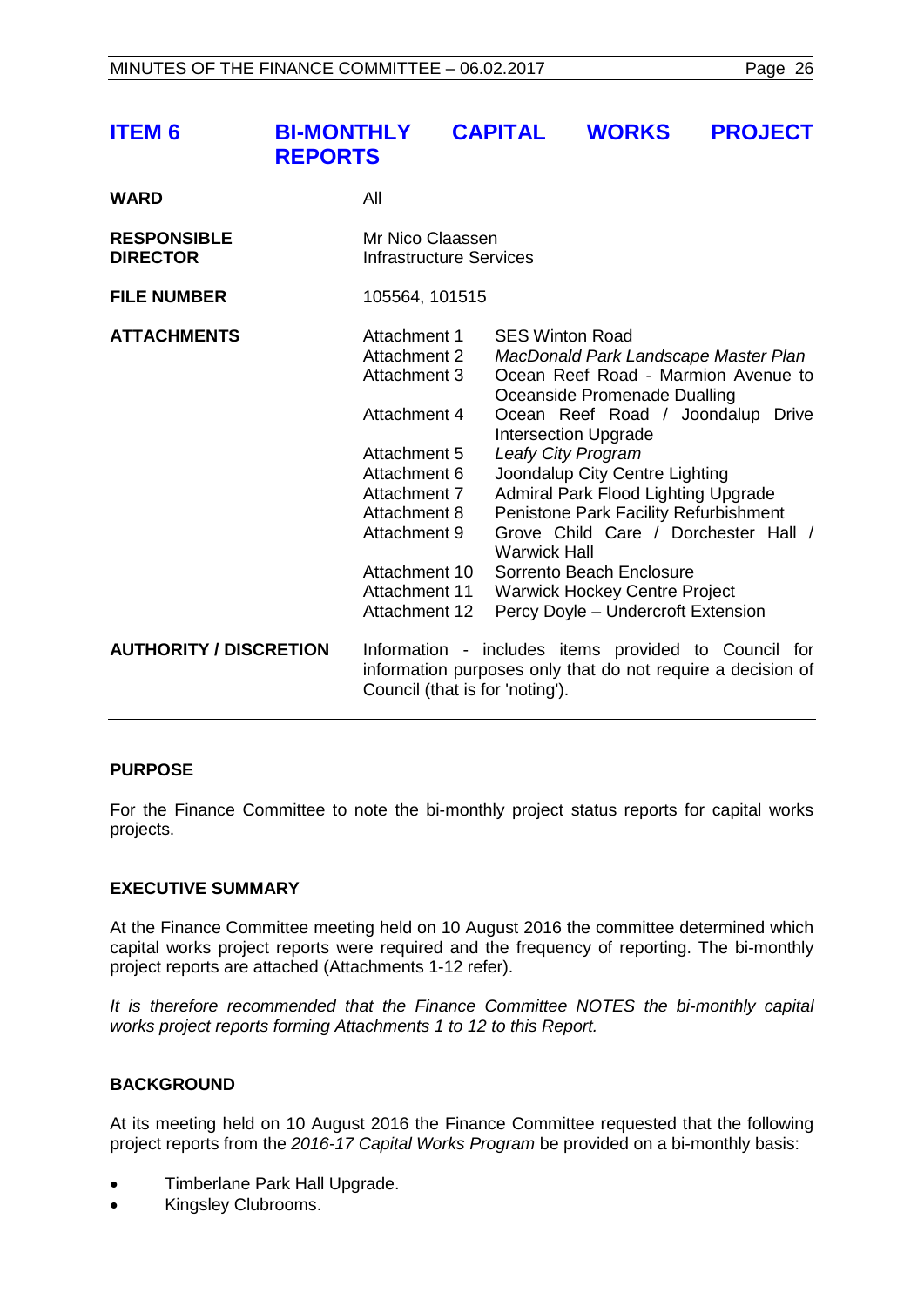- SES Winton Road.
- *MacDonald Park Landscape Master Plan*.
- Ocean Reef Road Marmion Avenue to Oceanside Promenade Dualling.
- Ocean Reef Road/Joondalup Drive Intersection Upgrade.
- *Leafy City Program*.
- Joondalup City Centre Lighting.
- Admiral Park Flood Lighting Upgrade.
- Penistone Park Facility Refurbishment.
- Grove Child Care / Dorchester Hall / Warwick Hall.
- Sorrento Beach Enclosure.
- Warwick Hockey Centre Project.
- Percy Doyle Undercroft Extension.

The following project which required bi-monthly project reports was completed and the final report was presented to the Finance Committee held on 3 October 2016:

• Timberlane Park Hall Upgrade.

The following project which required bi-monthly project reports was completed and the final report was presented to the Finance Committee held on 7 December 2016:

• Kingsley Clubrooms.

# **DETAILS**

A summary of the projects and their current status is detailed in the bi-monthly project reports forming Attachments 1-12 to this report.

The following project which required a bi-monthly project report has now been completed and no further reports will be presented to the Finance Committee:

• Sorrento Beach Enclosure.

# **Issues and options considered**

Not applicable.

# **Legislation / Strategic Community Plan / policy implications**

**Legislation** Sections 5.17 and 6.80 of the *Local Government Act 1995.* A committee cannot make decisions, on behalf of the Council, that require an absolute majority decision (section 5.17 of the *Local Government Act 1995)*, in which case, and in accordance with Section 6.8 of the *Local Government Act 1995,* includes approving expenditure not included in the City's Annual Budget. The Finance

or modify capital works projects.

Committee may only recommend to the Council to approve

# **Strategic Community Plan**

**Key theme** Financial Sustainability.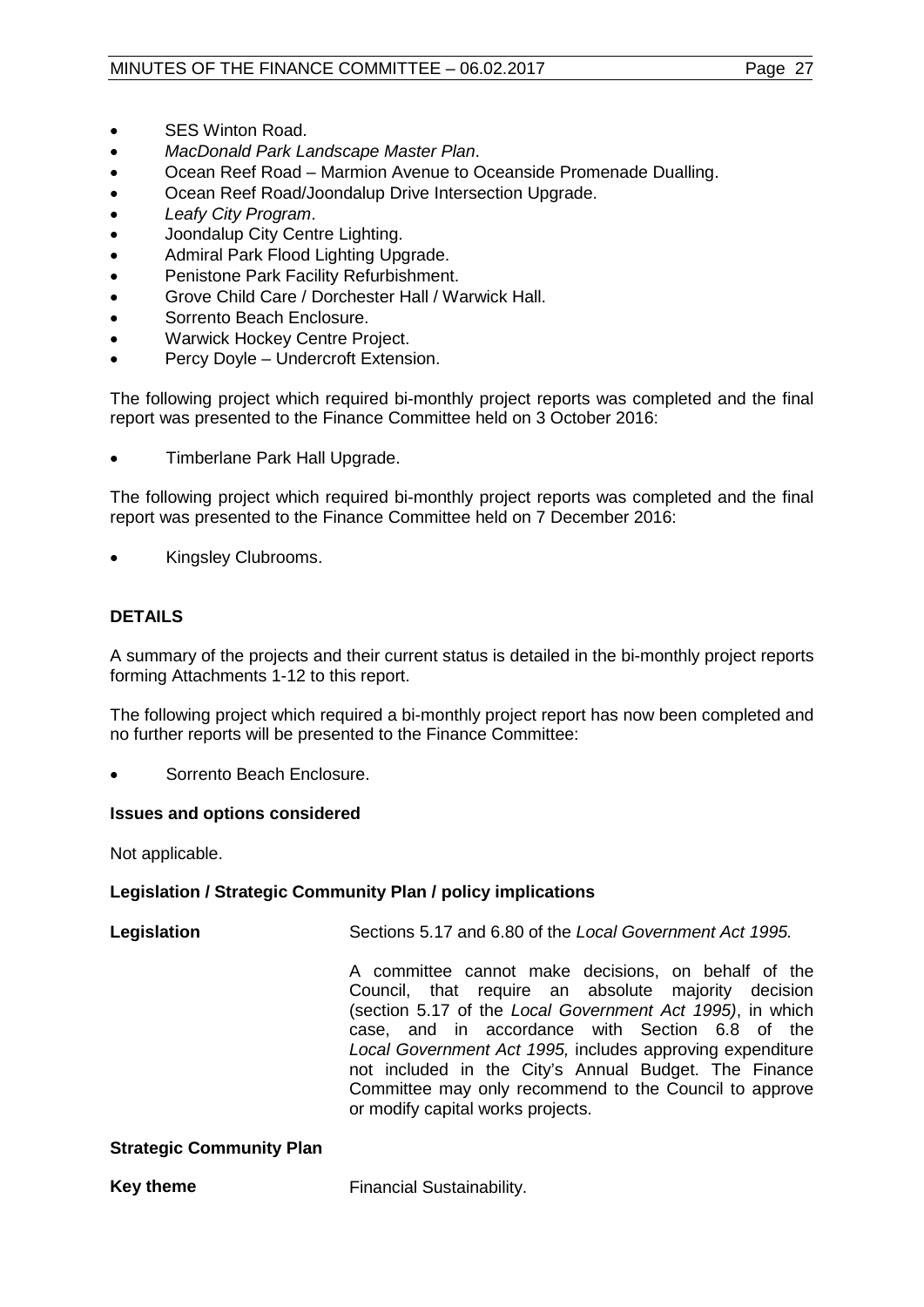| <b>Objective</b> | Major project delivery. |
|------------------|-------------------------|
|------------------|-------------------------|

**Strategic initiative** Not applicable.

**Policy** Not applicable.

**Risk management considerations**

Not applicable.

# **Financial / budget implications**

Not applicable.

# **Regional significance**

Not applicable.

# **Sustainability implications**

Not applicable.

# **Consultation**

Not applicable.

# **COMMENT**

The attached capital works project reports provide an update on the activities undertaken in the last two months.

# **VOTING REQUIREMENTS**

Simple Majority.

# **MOVED Cr Logan, SECONDED Cr Dwyer that the Finance Committee NOTES the bi-monthly capital works project reports forming Attachments 1 to 12 to this Report.**

# **The Motion was Put and CARRIED (7/0)**

**In favour of the Motion:** Cr McLean, Mayor Pickard, Crs Dwyer, Logan, Norman, Poliwka and Taylor.

*Appendix 5 refers*

*[To access this attachment on electronic document, click here: Attach5agnFIN170206.pdf](http://www.joondalup.wa.gov.au/files/committees/FINC/2017/Attach5agnFIN170206.pdf)*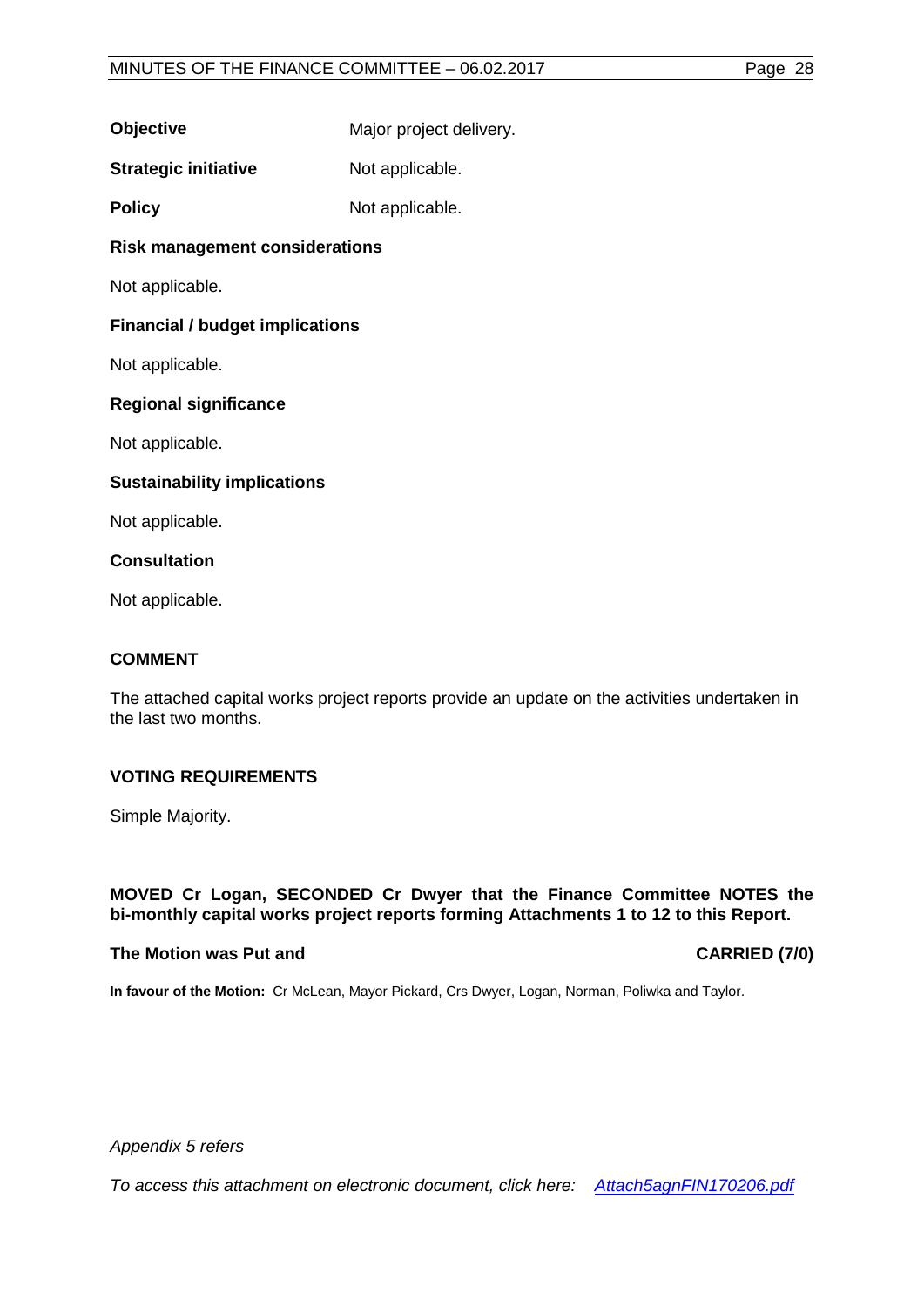# <span id="page-28-0"></span>**ITEM 7 STATUS REPORT ON CITY FREEHOLD PROPERTIES PROPOSED FOR DISPOSAL AND A PROPOSED CROWN LAND ACQUISITION**

| <b>WARD</b>                           | All                                                                                                                                                    |                               |      |                                                                                                                                                                         |           |
|---------------------------------------|--------------------------------------------------------------------------------------------------------------------------------------------------------|-------------------------------|------|-------------------------------------------------------------------------------------------------------------------------------------------------------------------------|-----------|
| <b>RESPONSIBLE</b><br><b>DIRECTOR</b> | Mr Garry Hunt<br>Office of the CEO                                                                                                                     |                               |      |                                                                                                                                                                         |           |
| <b>FILE NUMBER</b>                    | 63627, 101515                                                                                                                                          |                               |      |                                                                                                                                                                         |           |
| <b>ATTACHMENTS</b>                    | Attachment 1<br>Attachment 2<br>Attachment 3<br>Attachment 4<br>Attachment 5                                                                           | Lot 2<br>Greenwood<br>Padbury | (20) | Kanangra<br>Lot 803 (15) Burlos Court, Joondalup<br>Lot 1001 (14) Camberwarra Drive, Craigie<br>Lot 900 (57) Marri Road, Duncraig<br>Lot 12223 (12) Blackwattle Parade, | Crescent, |
| <b>AUTHORITY / DISCRETION</b>         | Information - includes items provided to Council for<br>information purposes only that do not require a decision of<br>Council (that is for 'noting'). |                               |      |                                                                                                                                                                         |           |

# **PURPOSE**

For the Finance Committee to note the progress towards the disposal of a number of City owned freehold properties and the proposed acquisition of a Crown land community purpose reserve.

# **EXECUTIVE SUMMARY**

The City's freehold land disposal project initially included 14 sites with two sites being withdrawn from consideration and eight sites having now sold, including the recent sale of Lot 23 (77) Gibson Avenue, Padbury. Lot 23 was purchased through a public tender process with settlement taking place in December 2016 (Table 1 below refers).

Of the four sites that remain, three are ready for disposal being Lot 2 (20) Kanangra Crescent, Greenwood, Lot 803 (15) Burlos Court, Joondalup and Lot 1001 (14) Camberwarra Drive, Craigie. Lot 900 (57) Marri Road, Duncraig is unavailable for disposal until the demolition of the building on site which is likely to be during March 2017.

At its meeting held on 13 December 2016 (CJ234-12/16 refers) Council resolved to authorise the Chief Executive Officer (CEO) to take the four remaining properties to public auction. Planning for the auction has commenced to take place potentially at the end of April 2017. Expert real estate advice is currently being sought regarding matters associated with the proposed auction.

With regard to the City's proposed acquisition of Lot 12223 (12) Blackwattle Parade, Padbury, the Department of Lands (DoL) is proposing to send the City a revised contract of sale. On execution of the contract by the City, land transfer actions will commence.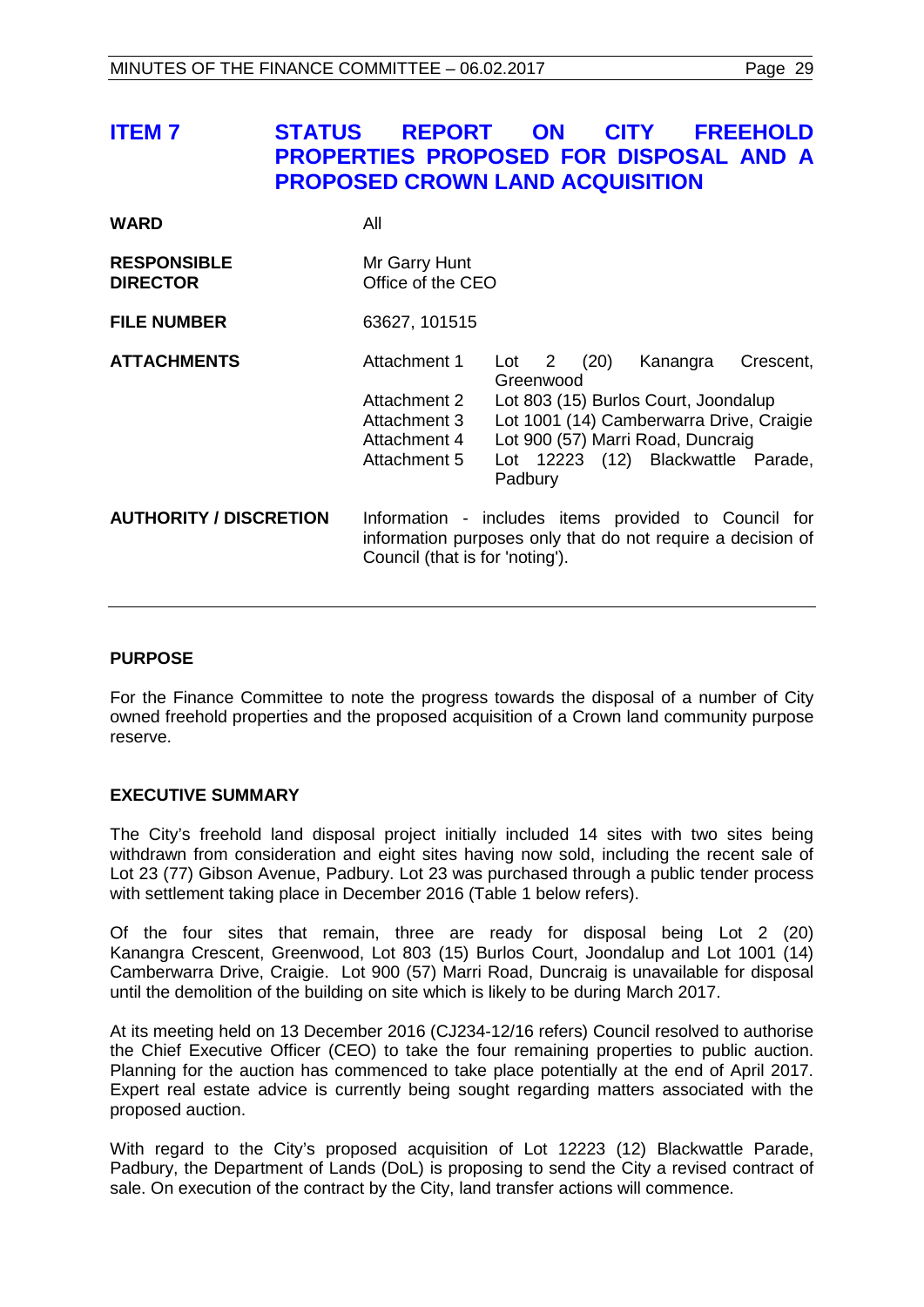Table 2 of this report provides a summarised account of the progress towards the disposal of the remaining four freehold sites and the acquisition of Lot 12223 (12) Blackwattle Parade, Padbury.

*It is therefore recommended that the Finance Committee:*

- *1 NOTES the status report on the progress of the City's proposed disposal of four freehold land sites;*
- *2 NOTES a further status report on the progress of the City's proposed disposal of freehold land and proposed acquisition of a Crown land site will be submitted to the Finance Committee meeting to be held on 4 April 2017.*

# **BACKGROUND**

The City's freehold land disposal project initially included 14 sites. Lot 181 (4) Rowan Place, Mullaloo (CJ096-05/12 refers) and Lot 971 (52) Creaney Drive, Kingsley (CJ103-06/14 refers) were withdrawn from sale. The total value of the two sites was in the vicinity of \$4.5 million.

Settlement on the purchase of the City's Lot 23 (77) Gibson Avenue, Padbury took place on 21 December 2016.

Table 1 indicates the eight sites that have sold to-date.

Except for the site that was sold to Masonic Care WA in Kingsley, Council approved the sale of these properties for the development of 'Aged or Dependent Persons' Dwellings' – or unit developments for people over 55 years of age.

| <b>Property</b>                                 | <b>Date Sold</b>  | <b>Sale Price</b> |
|-------------------------------------------------|-------------------|-------------------|
| Lot 200 (18) Quilter Drive, Duncraig.           | <b>March 2013</b> | \$1,350,000       |
| Lot 766 (167) Dampier Avenue, Kallaroo.         | March 2013        | \$1,055,000       |
| Lot 147 (25) Millport Drive, Warwick.           | <b>March 2013</b> | \$1,340,000       |
| Lot 613 (11) Pacific Way, Beldon.               | <b>March 2013</b> | 700,000<br>S      |
| Lot 671 (178) Camberwarra Drive, Craigie.       | <b>March 2013</b> | 828,000<br>\$     |
| Part Lot 702 (11) Moolanda Boulevard, Kingsley. | August 2015       | \$1,050,000       |
| Lot 745 (103) Caridean Street, Heathridge.      | December 2015     | 874,000<br>\$.    |
| Lot 23 (77) Gibson Avenue, Padbury              | December 2016     | \$1,800,000       |
|                                                 | <b>TOTAL</b>      | \$8,997,000       |

At its meeting held on 13 December 2016 (CJ234-12/16 refers) Council resolved the following:

*"1 NOTES the status report on the progress of the City's proposed disposal of five freehold land sites;*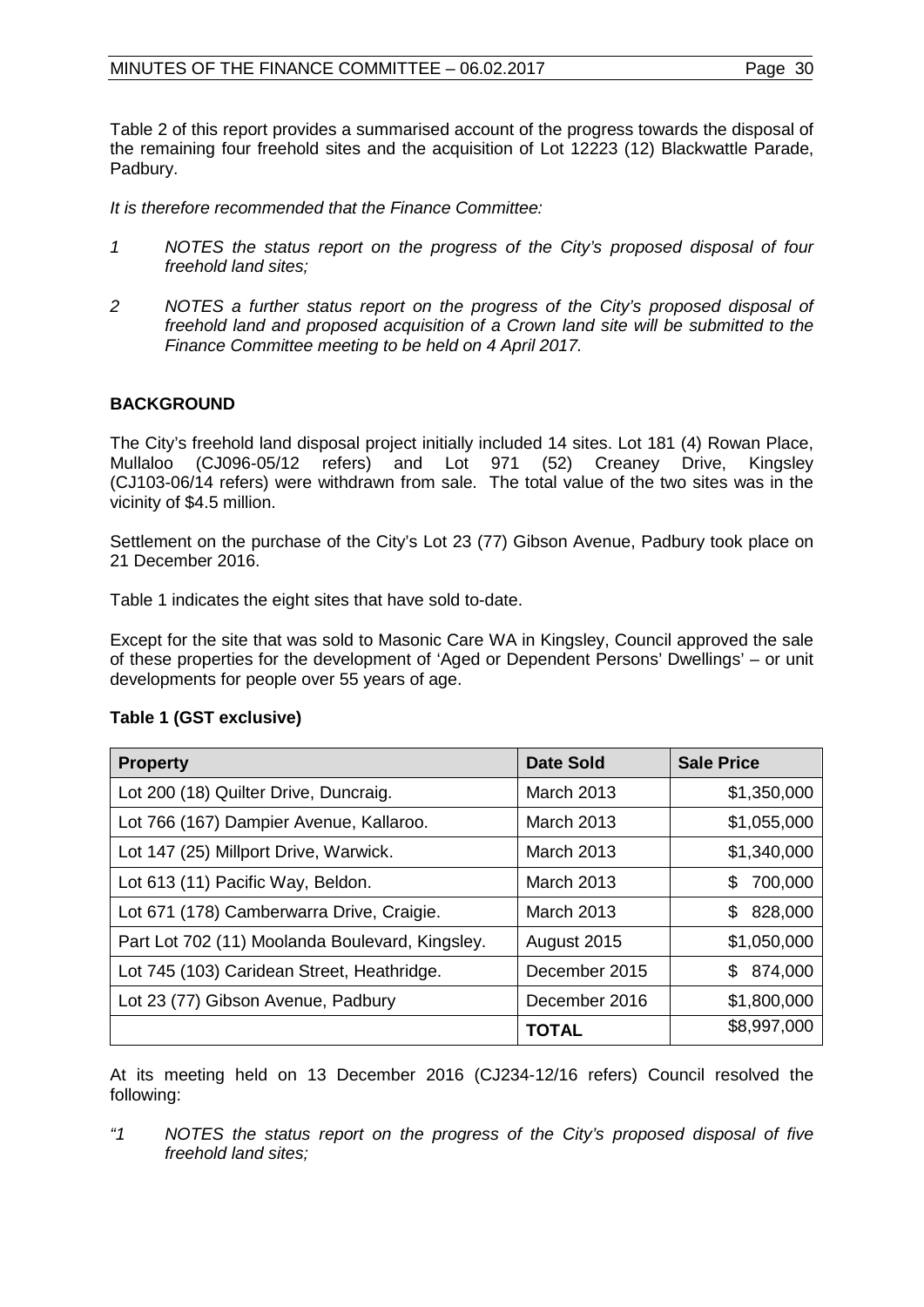- *2 NOTES that Council authorised the Chief Executive Officer to dispose of Lot 803 (15) Burlos Court, Joondalup by public auction or private treaty, at its meeting held on 18 October 2016 (CJ167-10/16 refers);*
- *3 BY AN ABSOLUTE MAJORITY REVOKES parts 3.2 and 3.3 of its decision of 19 April 2016 (CJ062-04/16 refers) as follows:* 
	- *3.2 Lot 1001 (14) Camberwarra Drive, Craigie;*
	- *3.3 Lot 200 (24), Lot 201 (22) and 202 (20) Kanangra Crescent, Greenwood when amalgamated and available for disposal;*
- *4 AUTHORISES the Chief Executive Officer to dispose of the following sites by public auction:* 
	- *4.1 Lot 2 (20) Kanangra Crescent, Greenwood;*
	- *4.2 Lot 900 (57) Marri Road, Duncraig;*
	- *4.3 Lot 1001 (14) Camberwarra Drive, Craigie;*
- *5 NOTES that a further status report on the progress of the City's proposed disposal of freehold land and proposed acquisition of a Crown land site will be submitted to a Finance Committee meeting in 2017, at a date to be determined."*

# **DETAILS**

# **Table 2**

|              | <b>Property Address</b>                                                       | <b>Land Disposals - Current Status</b>                                                                                                                                                                                                                                                                                                                                                                                                   |
|--------------|-------------------------------------------------------------------------------|------------------------------------------------------------------------------------------------------------------------------------------------------------------------------------------------------------------------------------------------------------------------------------------------------------------------------------------------------------------------------------------------------------------------------------------|
| $\mathbf{1}$ | Lot 2 (20) Kanangra<br>Crescent, Greenwood.<br>Land Area: $3005m^2$ .         | This site is zoned Residential with a restricted use to<br>'Aged or Dependent Persons' Dwellings' and it has a<br>density code of R40.                                                                                                                                                                                                                                                                                                   |
|              | Attachment 1 refers.                                                          | This site is ready for disposal and at its meeting held on<br>13 December 2016, Council authorised the CEO to<br>dispose of this property by public auction (CJ234-12/16)<br>refers).                                                                                                                                                                                                                                                    |
|              |                                                                               | At this stage it is envisaged that a public auction will<br>take place during April 2017.                                                                                                                                                                                                                                                                                                                                                |
| 2            | Lot 803 (15)<br><b>Burlos</b><br>Court, Joondalup.<br>Land Area: $4,410m^2$ . | This site is zoned Residential with a restricted use to<br>'Aged or Dependent Persons' Dwellings' and it has a<br>density code of R60.                                                                                                                                                                                                                                                                                                   |
|              | Attachment 2 refers.                                                          | Council declined all tenders received for the sale of<br>Lot 803 (15) Burlos Court, Joondalup (CJ167-10/16<br>refers) and authorised the CEO to dispose of the<br>property by public auction or private treaty. Under<br>Regulation 30(2)(2a)(b) of the Local Government<br>(Functions and General) Regulations 1996, the City has<br>six months from Council's determination on the tender<br>to dispose of the site by private treaty. |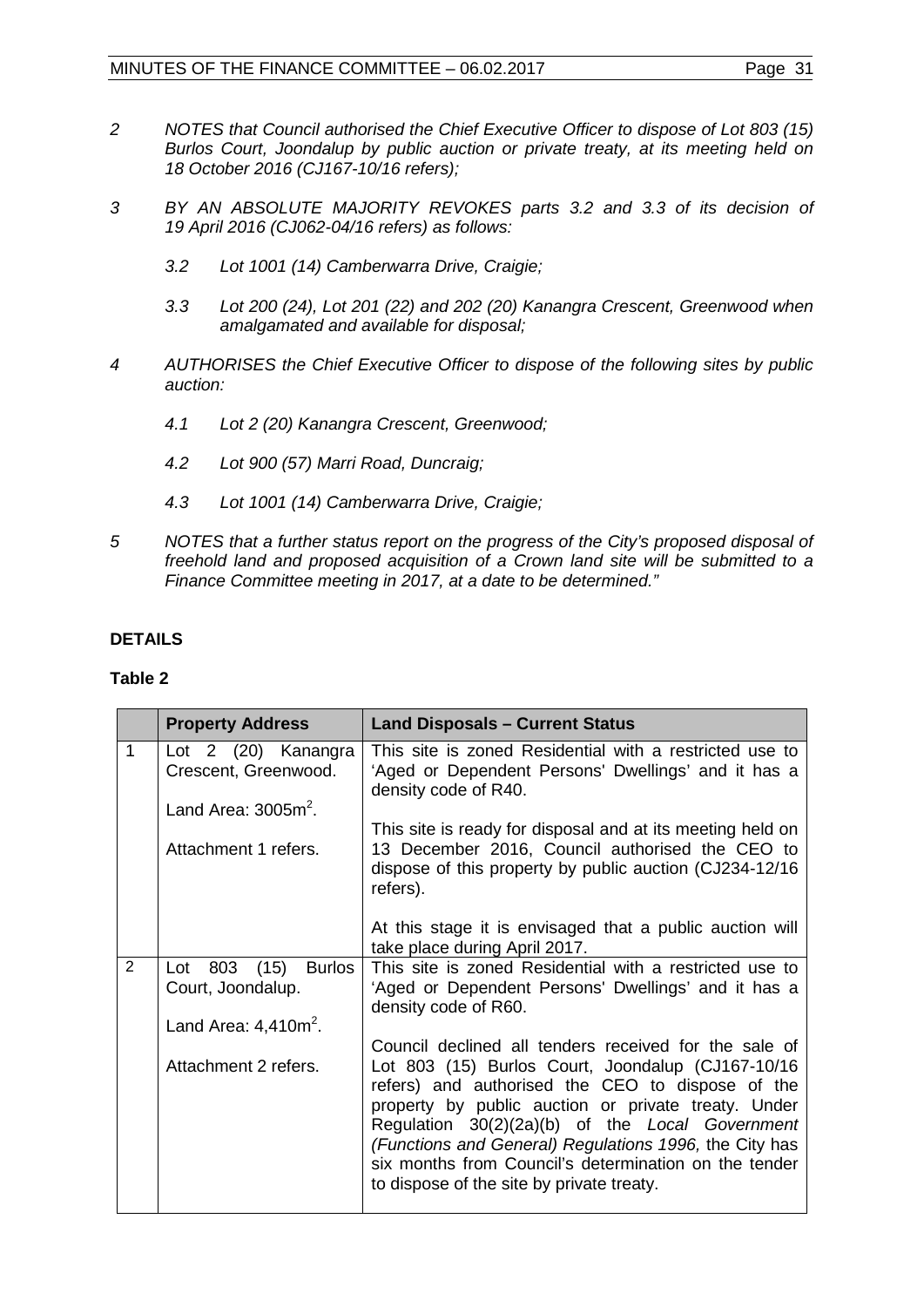|                         | <b>Property Address</b>                                  | <b>Land Disposals - Current Status</b>                                                                                                                                                |
|-------------------------|----------------------------------------------------------|---------------------------------------------------------------------------------------------------------------------------------------------------------------------------------------|
|                         |                                                          | Unless this site sells prior to 18 April 2017 by private<br>treaty, it will be considered for public auction with the<br>three other sites.                                           |
| 3                       | 1001<br>(14)<br>Lot<br>Camberwarra<br>Drive,<br>Craigie. | This site is ready for disposal and at its meeting held on<br>13 December 2016, Council authorised the CEO to<br>dispose of this property by public auction (CJ234-12/16)<br>refers). |
|                         | Land Area: $2,055m^2$ .                                  | At this stage it is envisaged that a public auction will                                                                                                                              |
|                         | Attachment 3 refers.                                     | take place during April 2017.                                                                                                                                                         |
| $\overline{\mathbf{4}}$ | Lot 900 (57) Marri Road,<br>Duncraig.                    | The Duncraig Child Health Centre (CHC) service based<br>at Lot 900 (57) Marri Road, Duncraig will be relocated to<br>the Carine CHC at Lot 159 (487L) Beach Road,                     |
|                         | Land Area: $1,366m^2$                                    | Duncraig once the Beach Road facility has been<br>refurbished to accommodate the additional clients.                                                                                  |
|                         | Attachment 4 refers.                                     | Refurbishment plans are on target and the works should<br>be completed by the end of February 2017.                                                                                   |
|                         |                                                          | On transfer of the Duncraig CHC service to the<br>refurbished Beach Road facility, the Marri Road facility<br>can be demolished and the property disposed of by<br>public auction.    |
|                         |                                                          | Council requested that on disposal of this site, the<br>purchaser be encouraged to retain existing significant<br>trees.                                                              |

|   |                                                                                                                     | <b>Acquisition - Current Status</b>                                                                                                                                                                                                                                                                                                                                                                    |
|---|---------------------------------------------------------------------------------------------------------------------|--------------------------------------------------------------------------------------------------------------------------------------------------------------------------------------------------------------------------------------------------------------------------------------------------------------------------------------------------------------------------------------------------------|
| 1 | 12223<br>(12)<br>Lot<br>Parade,<br><b>Blackwattle</b><br>Padbury<br>Land Area: $3,332m^2$ .<br>Attachment 5 refers. | At its meeting held on 24 June 2014 (CJ104-06/14<br>refers), Council accepted in-principle the Department of<br>Land's (DoL) concessional purchase price of \$88,000<br>(exclusive of GST) subject to the outcome of a 30-day<br>public advertising period. The DoL advised the City on<br>13 May 2016 that the Minister for Lands had approved<br>this acquisition.                                   |
|   |                                                                                                                     | The DoL provided the City with a contract of sale which<br>the DoL has since advised is unsuitable. A new contract<br>will be forwarded to the City once the formalisation of an<br>easement has progressed. An access easement is<br>required over Lot 12223 in favour of the adjoining<br>shopping centre to allow continued right of carriageway<br>to and from the shopping centre's service area. |
|   |                                                                                                                     | During this acquisition process, the DoL advised that the<br>Department of Planning's (DoP) support was required<br>and the DoP's conditional support was provided. One of<br>the DoP's conditions is that the future sale proceeds<br>from this site are spent on community projects in line<br>with the definition of "Community Purposes" under<br>DPS2.                                            |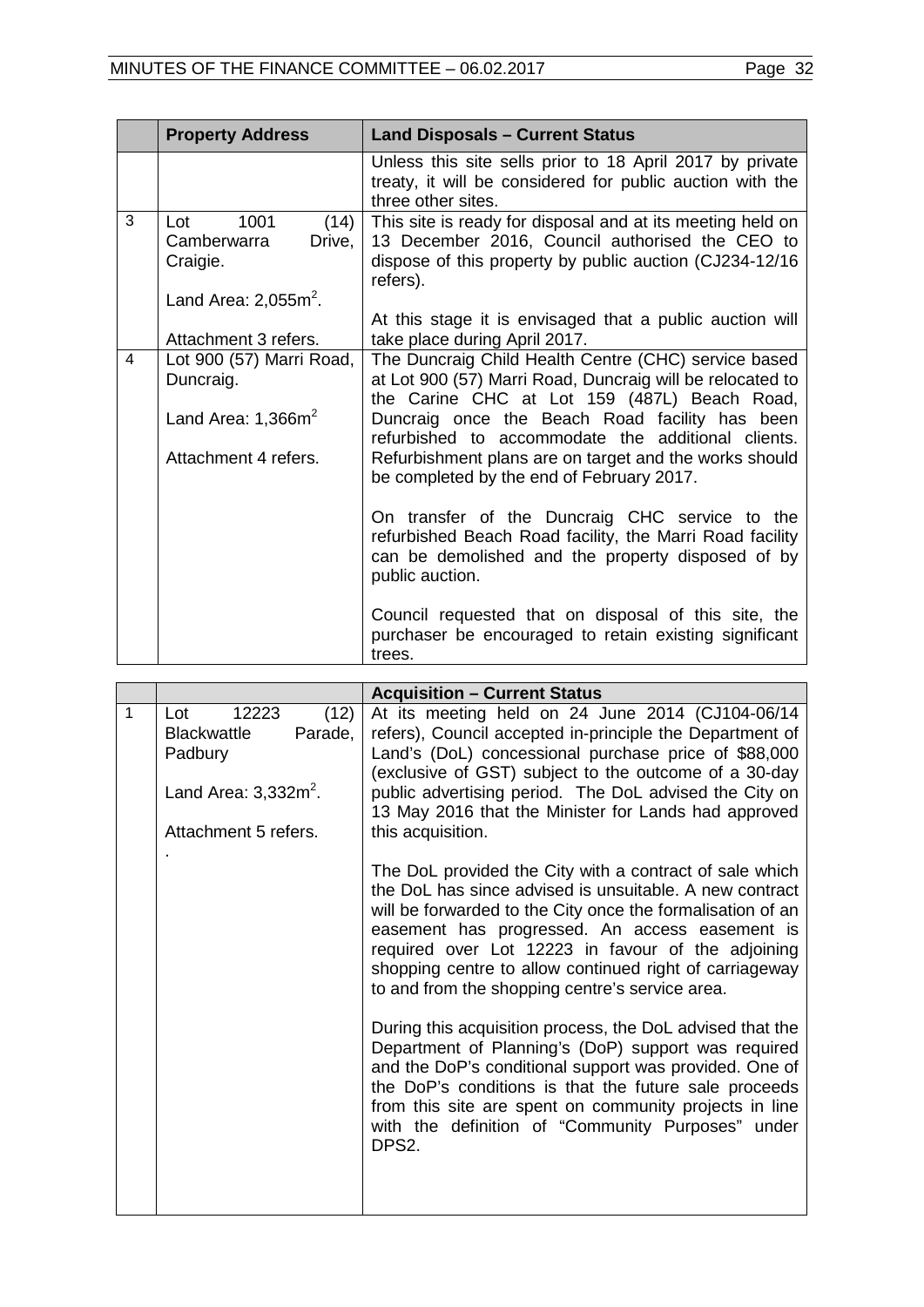| <b>Acquisition - Current Status</b>                                                                                                                                                                                                                                                                                                                                                                                                                                                                                                                       |
|-----------------------------------------------------------------------------------------------------------------------------------------------------------------------------------------------------------------------------------------------------------------------------------------------------------------------------------------------------------------------------------------------------------------------------------------------------------------------------------------------------------------------------------------------------------|
| The City's community consultation regarding this matter<br>not only dealt with the proposed acquisition of the site,<br>but the consideration of three capital improvement<br>projects for the area. One of these options was<br>Council's preferred project of the installation of traffic<br>lights at the intersection of Walter Padbury Boulevard<br>and Hepburn Avenue, Padbury.                                                                                                                                                                     |
| Advice from the DoP is that projects connected with<br>parking, traffic and pedestrian issues were not<br>considered to fall within the definition of "Community<br>Purposes" under DPS2.                                                                                                                                                                                                                                                                                                                                                                 |
| In accordance with Council's resolution at its meeting<br>held on 24 June 2014 (CJ104-06/14 refers), the City will<br>now seek clarification from the Minister for Planning and<br>the Minister for Lands regarding the conditions provided<br>to the City on how the proceeds on the proposed<br>disposal of the site should be utilised.                                                                                                                                                                                                                |
| At its meeting held on 19 May 2015 (CJ082-05/15<br>refers), Council requested that an advocacy plan be<br>developed to gain support from the relevant State<br>Government departments to enable the future sale<br>proceeds for this site be utilised on the community's and<br>Council's preferred project which is to install traffic lights<br>at the intersection of Walter Padbury Boulevard and<br>Hepburn Avenue, Padbury. This advocacy plan has<br>been developed and will be implemented subsequent to<br>the transfer of the site to the City. |
| the City's ownership of Lot 12223<br>(12)<br>As<br>Blackwattle Parade, Padbury progresses, Council can<br>be requested to consider a rezoning amendment.<br>$\mathsf{A}$<br>"Commercial" zoning is considered to be the most<br>appropriate for this location.                                                                                                                                                                                                                                                                                            |

# **Issues and options considered**

As detailed in Table 2.

# **Multiple Dwellings**

It is noted that currently where land is coded R40 or higher, there is the potential for multiple dwellings to be developed in accordance with the provisions of the Residential Design Codes (R-Codes). A multiple dwelling is basically defined as one dwelling vertically placed above another dwelling. It is not possible to determine the potential number of multiple dwellings that could be achieved on sites coded R40 or higher. The number of multiple dwellings possible is not directly controlled, rather the total amount of floor space is limited through plot ratio requirements based on the overall size of the lot/s.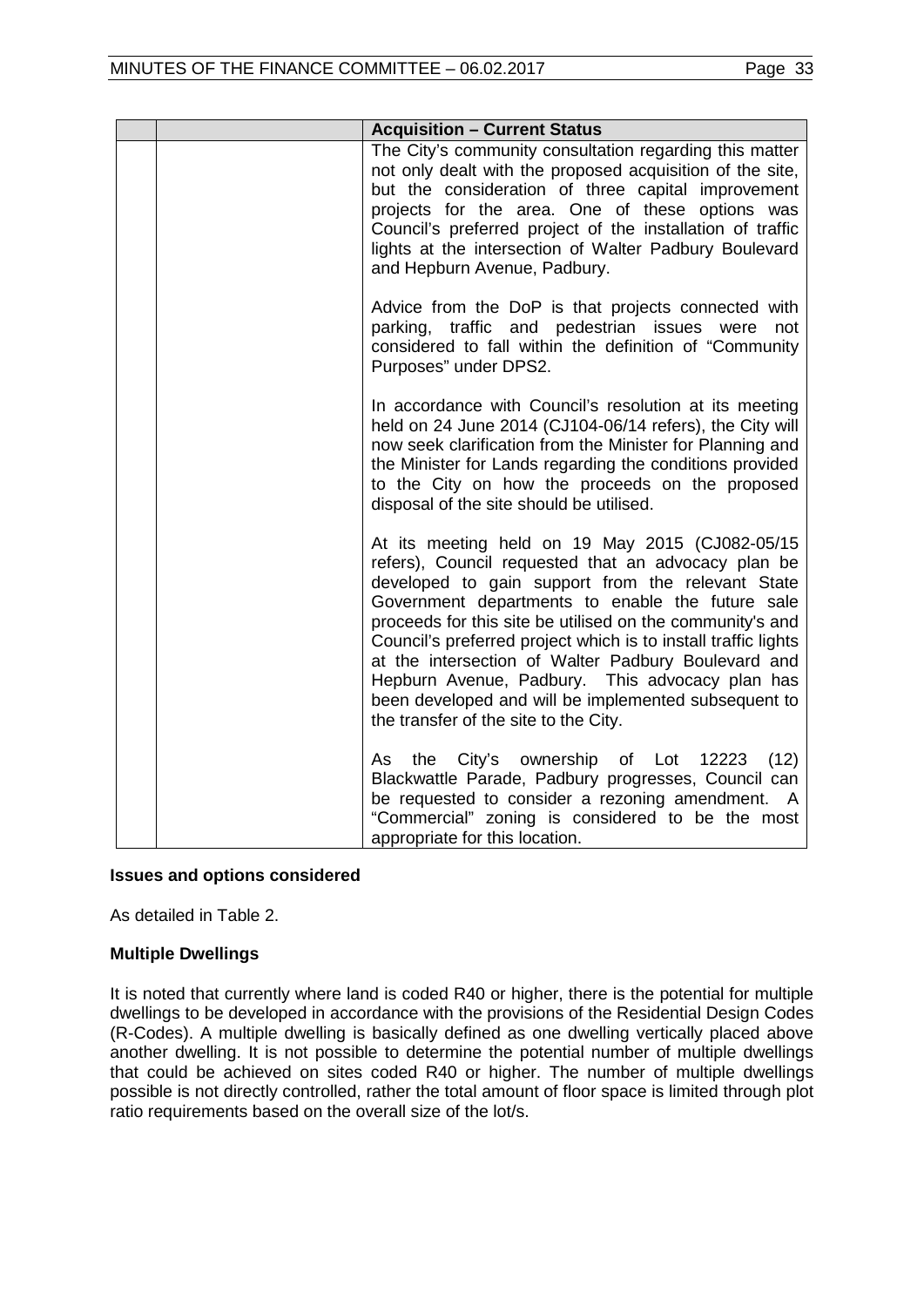#### **Legislation/Strategic Community Plan/Policy Implications**

| Legislation | Sections 3.58 and 3.59 of the Local Government Act 1995,   |
|-------------|------------------------------------------------------------|
|             | together with the Local Government (Functions and General) |
|             | Regulations 1996 determine how a local government may      |
|             | dispose of property.                                       |

#### **Strategic Community Plan**

| <b>Quality Urban Environment.</b> |
|-----------------------------------|
|                                   |

| <b>Objective</b> | Quality built outcomes. |
|------------------|-------------------------|
|------------------|-------------------------|

- **Strategic initiative** Buildings and landscaping is suitable for the immediate environment and reflect community values. **Key theme** Financial Sustainability.
- **Objective** Financial diversity.
- **Strategic initiative IDENTIFY opportunities for new income streams that are** financially sound and equitable.

- **Policy**  *Asset Management Policy.*
	- *Sustainability Policy.*

#### **Risk management considerations**

Disposal of property needs to comply with the requirements of sections 3.58 and 3.59 of the *Local Government Act 1995*, which are designed to ensure openness and accountability in the disposal process.

It is possible that the reserve price as per the market valuations obtained may not be realised and the City needs to determine reserve prices below which it will not sell.

The recommendations for disposal are based on a combination of the best financial return, planning outcomes and community benefit.

#### **Financial / budget implications**

Council has agreed that the proceeds from the sale of freehold land are to be transferred to the Joondalup Performing Arts and Cultural Facility Reserve Fund. The balance of the reserve fund on 28 November 2016 was \$12,258,984. This balance will be updated through the Mid-Year Review process to include proceeds from the disposal of Lot 23 (77) Gibson Avenue, Padbury.

Proceeds achieved from the future sale of Lot 12223 (12) Blackwattle Parade, Padbury are required to be spent on capital / community projects in line with the definition of "Community Purposes" under DPS2.

The associated main expenditure costs related to the City's disposal of freehold land are legal and settlement fees, advertising costs, valuation costs, land surveying and costs related to subdivision/amalgamations.

# **Regional significance**

Not applicable.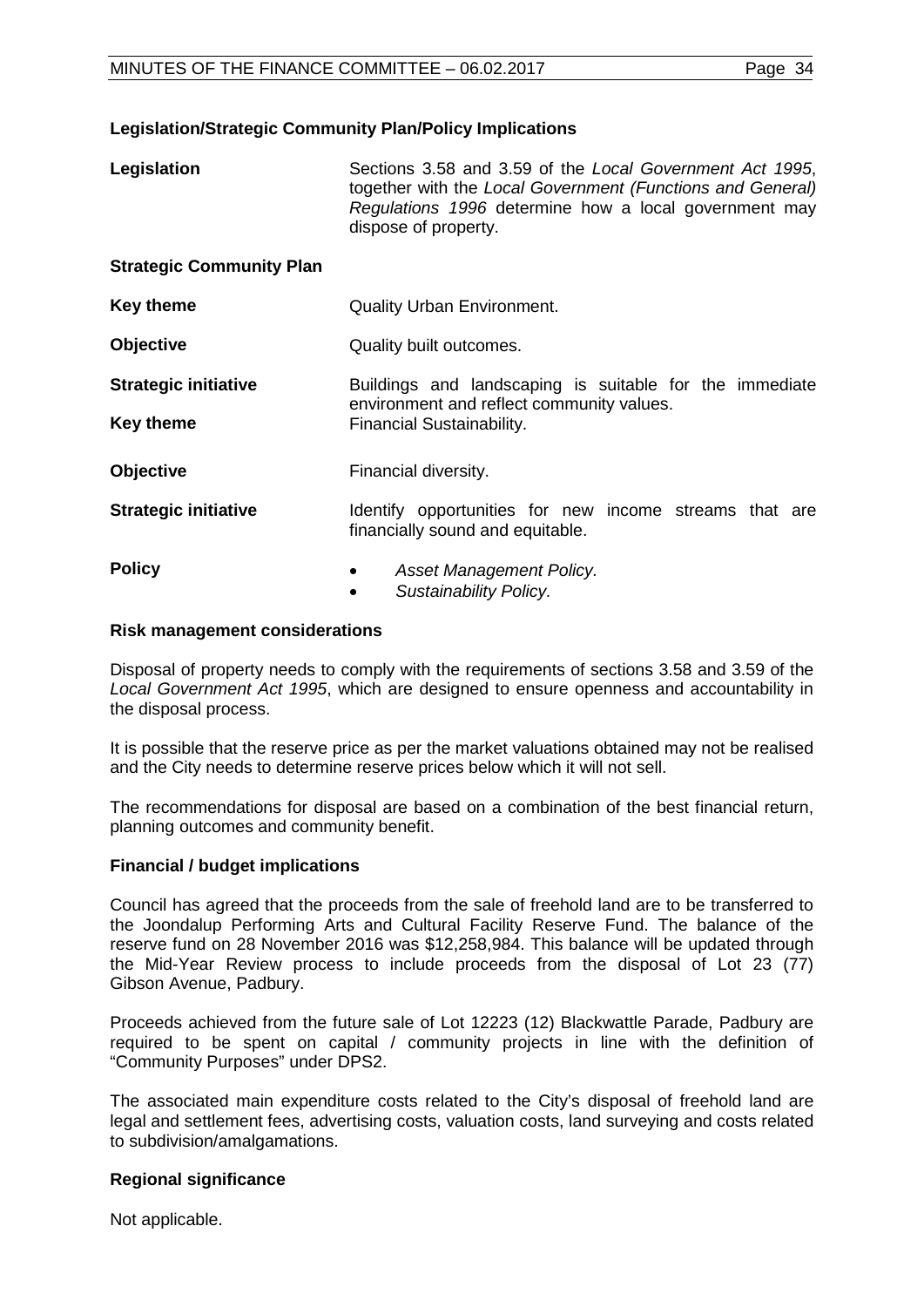#### **Sustainability implications**

The disposal of City freehold land that has been set aside for community use should not be disposed of without there being a nominated purpose addressing a community need.

Concerning the freehold land disposal project to date, Council has supported the restricted use of aged or dependent persons' dwellings providing alternative housing choices for the City's ageing population. The sale proceeds from the eventual disposal of Lot 12223 (12) Blackwattle Parade, Padbury will be used for community projects.

#### **Consultation**

Regarding consultation, public auction, public tender and private treaty methods have been used with regard to the City's land disposal project. Advertising is a requirement with all three methods unless, in respect of private treaty, the disposal is exempt under Regulation 30 of the *Local Government (Functions and General) Regulations 1996.*

The statutory public advertising period of 42 days for amendments to DPS2 provides an opportunity for the community to make a submission on the future intent for the site on disposal.

The method of community consultation followed during the proposed acquisition of Lot 12223 (12) Blackwattle Parade, Padbury, was conducted in accordance with the City's approved *Community Consultation and Engagement Policy* and *Community Engagement Protocol*.

# **COMMENT**

Should the refurbishment works on Lot 159 (487L) Beach Road, Duncraig continue to remain on target, it will allow the Duncraig CHC service based at Lot 900 (57) Marri Road, Duncraig to be relocated to Lot 159 (487L) Beach Road, Duncraig during early March 2017. The vacated facility on Lot 900 (57) Marri Road, Duncraig can then be demolished making the site available for sale.

Council has provided authorisation for the CEO to dispose of the four remaining sites by public auction and in preparation for the auction, advice will be taken from a property consultant on the timing and approach.

Concerning the City's acquisition of Lot 12223 (12) Blackwattle Parade, Padbury the DoL will provide the City with a revised contract of sale once the preparation of the required access easement over the "driveway" on Lot 12223 has been formalised. The City has nominated a land surveyor to produce an Interest Only Deposited Plan related to the easement land and the easement conditions are being considered. Once the easement matter has been finalised, the City will receive a revised contract.

# **VOTING REQUIREMENTS**

Simple Majority.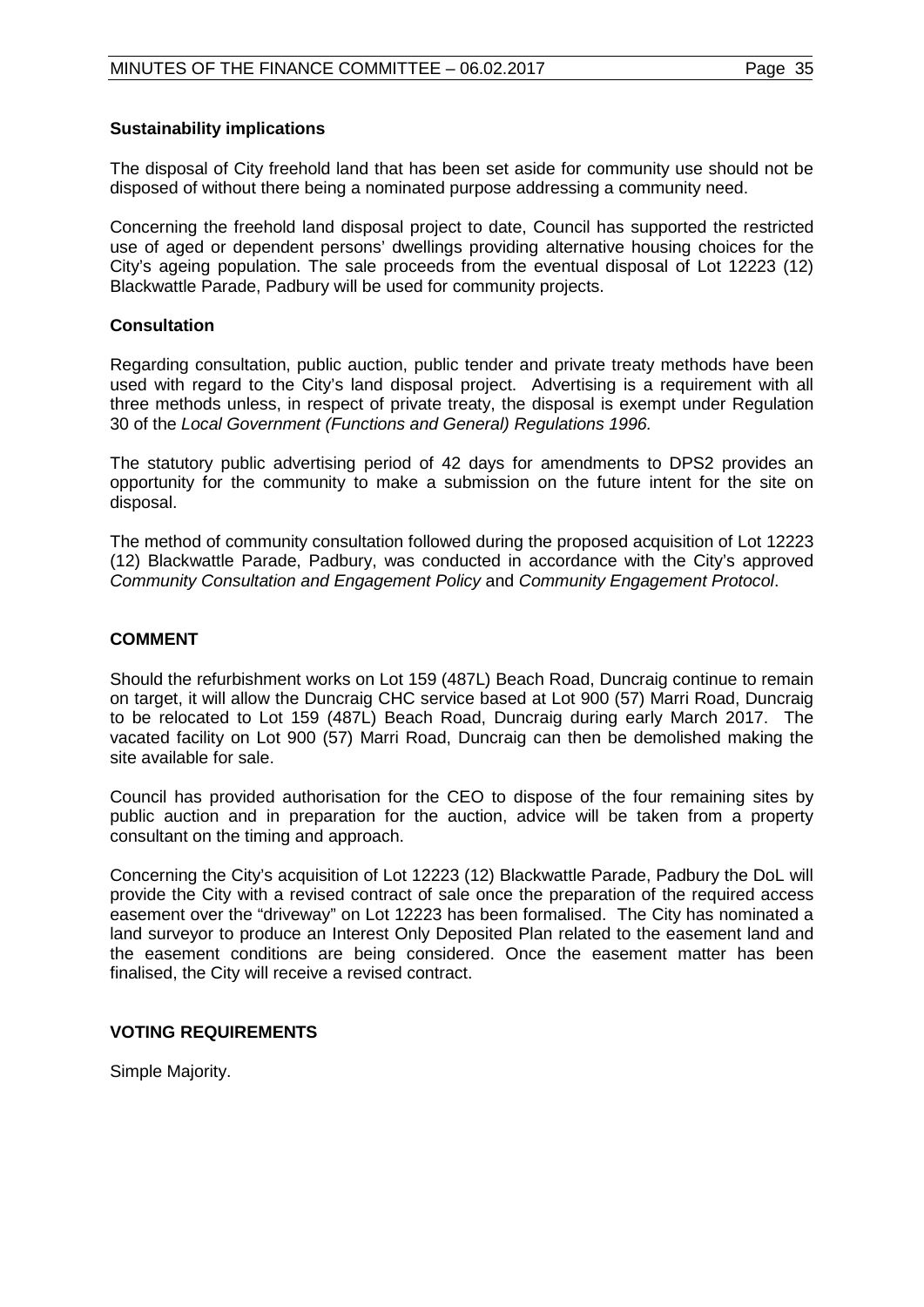**MOVED Mayor Pickard, SECONDED Cr Poliwka that the Finance Committee:**

- **1 NOTES the status report on the progress of the City's proposed disposal of four freehold land sites;**
- **2 NOTES a further status report on the progress of the City's proposed disposal of freehold land and proposed acquisition of a Crown land site will be submitted to the Finance Committee meeting to be held on 4 April 2017.**

#### **The Motion was Put and CARRIED (7/0)**

**In favour of the Motion:** Cr McLean, Mayor Pickard, Crs Dwyer, Logan, Norman, Poliwka and Taylor.

*Appendix 6 refers*

*[To access this attachment on electronic document, click here:](http://www.joondalup.wa.gov.au/files/committees/FINC/2017/Attach6agnFIN170206.pdf) Attach6agnFIN170206.pdf*